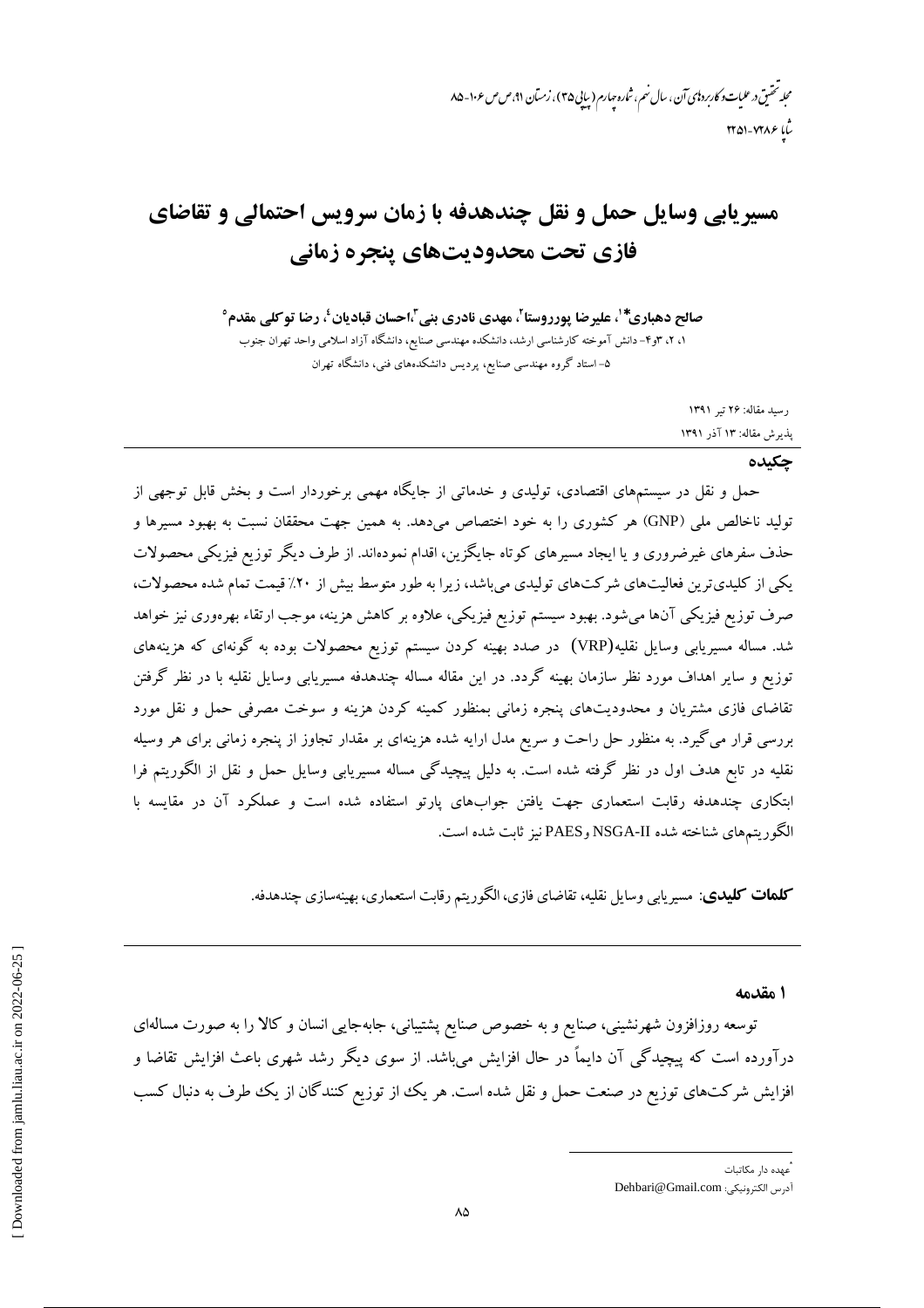دساری و بهمکاران، مسربانی *وسا*یل حمل و نقل حندرو نمازمان سروس احتابی و تقاضای فازی تحت محدود<sup>ی</sup>ت با محد شروزمانی

حداکثر سود هستند و از طرف دیگر با مشکلاتی مانند تراکم ترافیک، آلودگی هوا، اتلاف وقت های طولانی در مسیر سفرهای روزانه افراد، افزایش مصرف سوخت و استهلاک وسایط نقلیه به منظور توزیع کالا و کسب نقدینگی مواجه هستند [۱].

مساله مسیریابی وسیله نقلیه از دو نگاه برای محققین حایز اهمیت است: اول آن که مساله مطرح شده مسالهای کاربردی است و توفیق در دستیابی به جوابهای بهتر سبب صرفهجویی اقتصادی میگردد و دوم آن که حل مساله به خاطر NP-Hard بودن، مسالهای چالش برانگیز است. مساله مسیریابی وسایط نقلیه یک ننام عمومی برای تمامی مسایلی است که در آنها باید مجموعهای از مسیرها برای جریانی از وسایط نقلیه که مستقر در یک یا چند دیو می باشند تعیین گردد تا مجموعهای از مشتریان (گرمها) که در نقاط مختلف شهر (مجموعه) پراکنده شدهاند خدمت دهند که این خدمت رساني مي تواند با ظرفيت محدود وسايط نقليه همراه باشد [٢]. هدف از مساله مسيريابي وسايط نقليه ارايه خدمت به مجموعهای از مشتریان (گرهها) است که باید در حداقل زمان، هزینه و مسافت سفر صورت پذیرد. همچنین در مساله مسیریابی وسایط نقلیه کلاسیک فرض بر این است که هرکدام از وسایط نقلیه از دپو شروع به حرکت میکنند و بايستي به همان ديو باز گردند [۳].

مساله مسیریابی وسایط حمل و نقل با پنجره زمانبی (VRPTW) [۴] مساله تعمیم یافتهای از مساله مسیریابی وسایل حمل و نقل با محدودیت ظرفیت (CVRP) است که در آن سرویس به هر مشتری باید در یک ببازه زمانی معین (این بازه زمانی به پنجره زمانی معروف است) صورت گیرد. این مساله با توجه به اهمیت بالایی که به بحث زمان در حل مسایل میدهد در عمل از کاربرد بیشتری برخوردار بوده و لذا توجه بیشتری را در محافل علمی به خود اختصاص داده است. مسیریابی وسایل نقلیه با پنجره زمانی با توجه به صورت گرفتن سرویس در یک بازه زمانی خاص پیچیدگی های زیادی داشته که در صورت اضافه شدن محدودیت طول مسیر و هزینه پنجره زمانی در عین پیچیدگی بسیار بالا به یک مبحث کاربردی در عمل بسیار نزدیک میگردد. از مثالهای مشخص از VRPTW می توان به تقسیم یول نقد به شعب بانک\$ها، جمعآوری زبالهها و ضایعات صنعتی، تقسیم سوخت به جایگاهای پخش و سرویس مدارس، توزیع مواد و تجهیزات در شرایط بحران و غیره در عمل اشاره کرد.

در این پژوهش هدف یافتن مسیر بهینه برای هر وسیله حمل و نقل میباشد به گونهای ۱) هزینههای حمل و نقل و هزینه تجاوز از پنجره زمانی و ۲) سوخت مصرفی ماشین آلات حمل ونقل به کمینهترین مقدار برسد. به منظور هرچه نزدیکتر بودن مساله به واقعیت، زمان سفر در مسیرهای حمل و نقلبی و همچنین زمان خدمتدهی وسایل نقلیه به مشتریان نیز به صورت احتمالی در نظر گرفته شدهاند. به علاوه، ماشین آلات حمل و نقل با محدودیت ظرفیت روبرو هستند.

در ادبیات موضوع مقالات متفاوتی در زمینه زمان احتمالی سفر در مساله مسیریابی وسایل نقلیه ارایه شدهاند. لایورته و همکاران [۵] از اولین نویسندگانی بودند که مساله VRP را با زمان احتمالی در نظر گرفتند. آنها سه مدل متفاوت را بر پایه برنامه ریزی احتمالی ارایه دادند و از روش شاخه و کران برای حل آنها استفاده کردند. در مطالعهای دیگر زمان سفر از یک فرآیند احتمالی که ناشی از ازدحام ترافیک بود به دست میآید و در مساله VRP جای گذاری می شود [۶]. مطالعات دیگری نیز اخیراً در زمینه VRPTW و حالت زمان سفر احتمالی انجام شده است [۹–۷] که در تمامی آنها برای زمان سفر از یک توزیع خاص استفاده شده است و در نهایت مدل ارایه شده توسط الگوریتمهای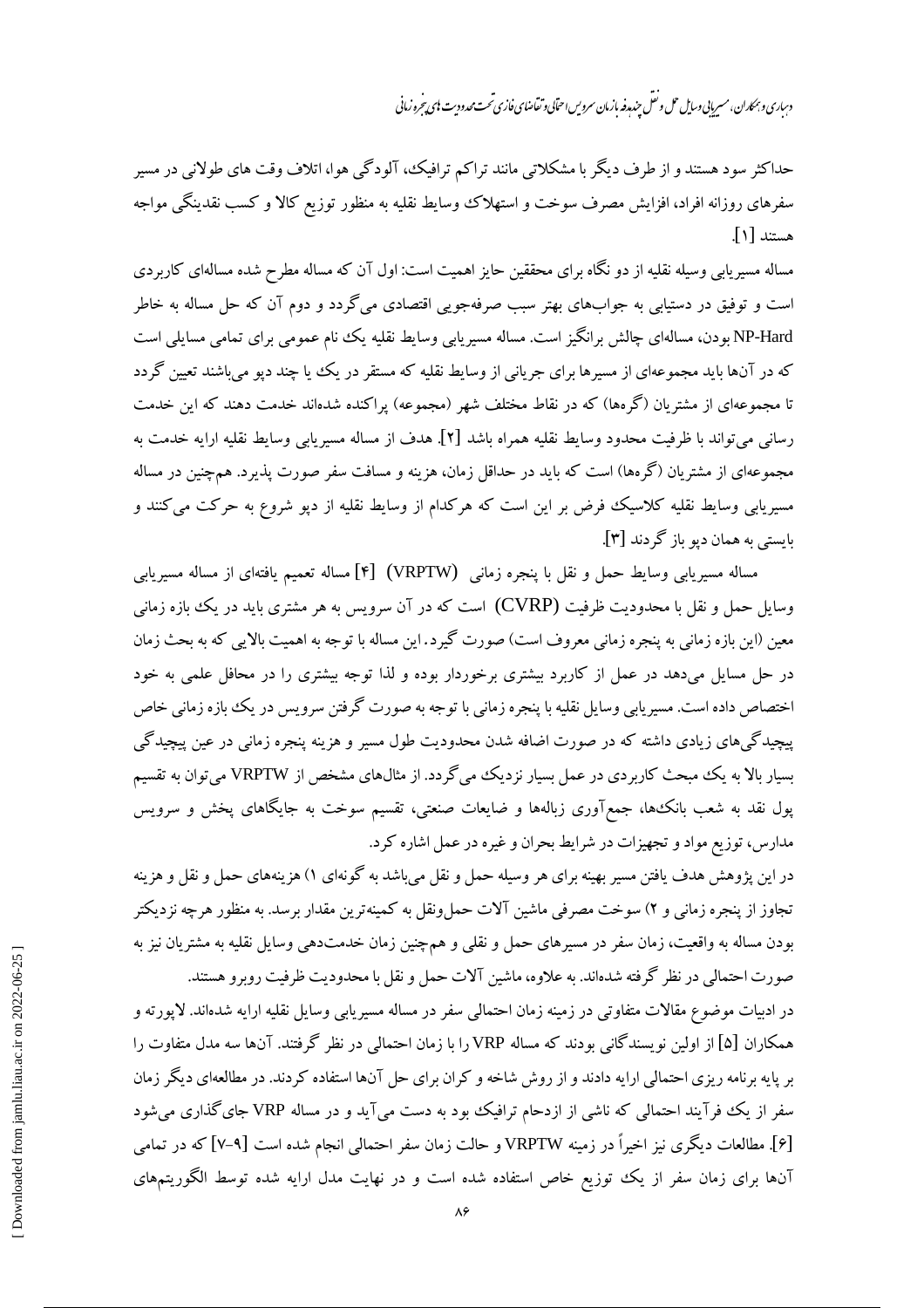محله تحقىق درعلىات وكارىردىي آن ۳۵ (۱۳۹۱) ۱۰۶–۸۵

فراایتکاری جل شدهاند.

در مطالعهای دیگر، تاس و همکاران [۱۰] مساله مسیریابی وسایل نقلیه با زمان سفر احتمالی و پنجره زمانی نرم با هدف کمینه کردن هزینههای حمل و نقل و هزینههای خدمات به مشتریان را مورد مطالعه قرار دادند. ژانگ و همکاران [۱۱] مساله VRPTW با زمان احتمالی سفر و امکان تحویل و برداشت همزمان را در نظر گرفتند. آنها همچنین مساله مورد نظر را در اندازههای بالا توسط روش جستجوی پراکنده حل کردند.

خی [۱۱] در پایان نامه دکتری خویش به بررسی و ارایه چندین مدل VRP و با زمان احتمالی سفر پرداخته است. شاو و همکاران [۱۲] نیز مساله VRP با زمان احتمالی سفر را با ارایه سطح سرویس احتمالی فرمولبندی کره و برای حل مدل در اندازه های بالا از الگوریتم بهینهسازی انبوه ذرات استفاده کردند.

ازی و همکاران [۱۳] مساله مسیریابی وسیله نقلیه با پنجره زمانی را مدنظر قرار دادند و یک الگوریتم که براساس جستجوی محلی و تعویض k تایی عمل می نماید را برای حل آن ارایه کردند. در ادامه تنجیاه و همکاران [۱۴] برای مساله VRPTW در حالت محدود بودن طول مدت سفر از الگوریتم ژنتیک کمک گرفتند. این الگوریتم از دو قسمت تشکیل شده بود؛ قسمت اول مربوط به تخصیص مشتریها به وسایل نقلیه بود که از الگوریتم ژنتیک بهرهگیری شده بود و در قسمت دوم از یک روش بهینهسازی محلی مسیرها استفاده شده بود. مین و همکاران [۱۱] یک الگوریتم دقیق برای مساله مسیریابی وسیله نقلیه با پنجره زمانی براساس پوشش مجموعه و ایجاد ستون، کوتاهترین مسیر و برنامهریزی پویا ارایه کردند. تنجیاه و همکاران [۱۶] یک الگوریتم ابتکاری بر اساس جستجوی ممنوع برای حل VRPTW ارایه کردند. جستجوی ممنوع بر پایه جستجوهای محلی خاص است که همیشه قابل قبول بودن جوابها را حفظ می نماید. بر اساس دانش ما، تا به حال تحقیقات معدودی در زمینه مساله مسیریابی فازی انجام گرفته است، و به دلیل ارتباط کاربرد برنامهریزی فازی در شبکههای حمل ونقل با موضوع این پژوهش، در این قسمت مروری بر اندک مسایل حمل و نقل فازی خواهیم داشت. از زمانی که پروفسور لطفی زاده [۱۷] تئوری فازی را ارایه نمود، محققان در حوزههای مختلف بدین دست یافتند که تئوری فازی، ابزار بسیار مناسبی در تعریف نظرات ذهنی افراد و رویارویی با ابهام است. در زمینه شبکههای مسیریابی نیز، چندین تحقیق در اجرایی کردن تئوری فازی در مساله مسیریابی وسایل نقلیه وجود دارد. ونگ وو ن [۱۸] تئوری فازی را در مساله پستچی با پنجره زمانی به کار بردهاند. این تحقیق، اولین مطالعه بر روی شبکه مسیریابی با استفاده از تئوری فازی بوده است.

تئودوروویچ و پاوکوویچ [۱۹] نیز برای اولین بار مفاهیم فازی را در مساله مسیریابی وسیله نقلیه ارایه نمودند. لای و همکاران VRP [۲۰] را با برنامهریزی فازی مدلسازی کردند. زنگ و لبو [۲۱] مساله VRP را با پنج ههای زمانی حل کردند که زمان سفر را متغیر فازی فرض کرده و یک الگوریتم حل هیبرید برای آن ارایه نمودند. اخیرا حدادی و ملک لبی [۲۲] با متغیرهای تقاضای فازی- احتمالی یک رویکرد نوین برای حل مساله VRP ارایه نمودند و در تحقیق ملک لبی و همکاران [۲۳] نیز تحقیق قبلی با استفاده از روش جستجو ممنوع با متغیرهای فازي-احتمالي توسعه داده شده است.

در ادامه و در بخش دوم پژوهش، مدلسازی ریاضی چندهدفه مساله مورد مطالعه ارایه می شود. در بخش سوم الگوریتم ژنتیک چندهدفه تشریح خواهد شد. در ادامه و در بخش چهارم، نتایج محاسباتی ذکر می گردد و در نهایت و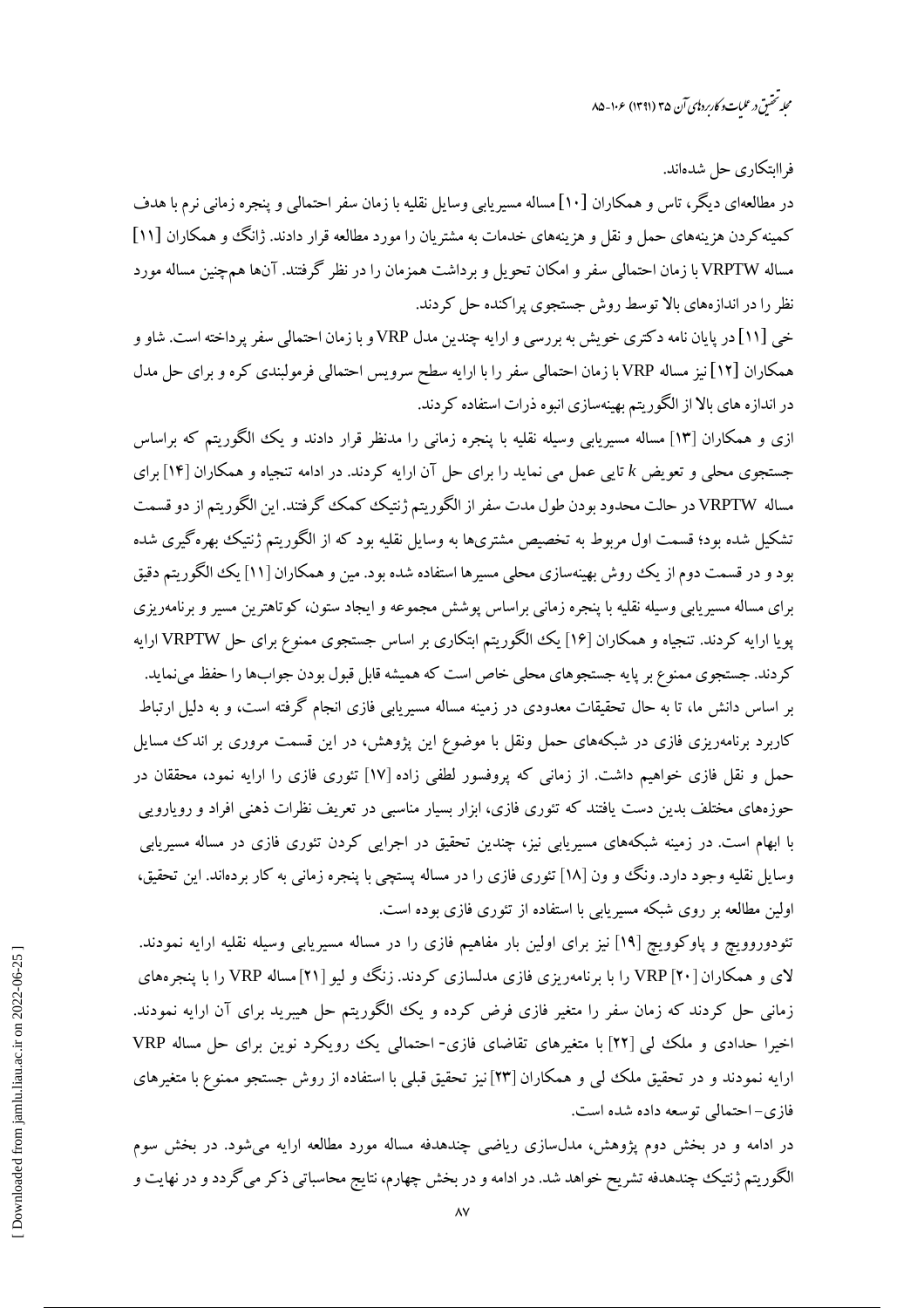دساری و بمکاران، مسربایی وسایل حل و نقل حندمدفه مازمان سروس احتابی و تقاضای فازی تحت محدود ست ای بیرخرو زمانی

در بخش پنجم نتايج پژوهش مورد نظر بيان مي گردد.

#### ۲ شرح و مدل سازی مساله

در این مقاله، ابتدا پارامترهای مربوط به مساله مسیریابی وسایل نقلیه در حالت زمان سفر احتمالی و تقاضای فازی مشتریان بیان میشوند و سپس مدل پیشنهادی ارایه می گردد.

#### 2-1 مفروضات اساسی مساله

در این مساله فرصیات اصلی زیر وجود دارند:

- تعدادی محصول مستقل از هم وجود دارند که یک عمده فروش باید آنها را میان تعدادی خردهفروش با تقاضاهای متفاوت برای هر محصول توزیع کند.
	- محصولات فساديذير نمي باشند.
- اگر تقاضای هر خرده فروش در پنجره زمانی از پیش تعیین شدهای تأمین نگردد، باید عمده فروش جریمه تأخیر هنگفتی را به آنها به دازد.
- \_ پنجره زمانی هر خرده فروش مستقل از دیگری و به صورت یک طرفه است. این پنجره زمانی از نوع نرم میباشد. یعنی در صورت تاخیر کامیون در تحویل کالا، کالا مرجوع یا حراج و یا دور ریخته نمیشود. بلکه خرده فروش آن را می پذیر د.
	- طول افق برنامهریزی محدود و تنها برای یک دوره زمانی است.
- برای حمل تقاضاهای محصولات مختلف می توان آنها را درون یک وسیله حمل و نقل گذاشت و الزامی در حمل جداگانه هر محصول با وسیله نقلیه مجزا وجود ندارد.
	- وسایل حمل و نقل به لحاظ ظرفت حمل و سایر مشخصات همگن می باشند.
		- تعداد وسایل نقلبه قابل کرایه کردن نامحدود مے باشد.
- از یک مسیر نباید بیش از یک وسیله نقلیه برای حمل کالا به مشتریان یکسان استفاده کند. به عبارت دیگر، اگر قرار است تقاضای محصولات مختلف یک خرده فروش اجابت شود باید با حمل توسط یک کامیون بزرگ انجام شو د.
- از یک ووسیله نقلیه تنها می توان برای حمل بار در یک مسیر استفاده کرد و یک ووسیله مجاز نیست بعد از هر بار  $\bullet$ بارگیری به مسیرهای متفاوتی بار حمل کند. در نتیجه، مدیر عمده فروش باید موقع تعیین مسیرهای توزیع کالا به خرده فروشان، برای هر مسیر تنها از یک کامپون و از هر کامپون تنها برای یک مسیر و یک با بارگیری استفاده كند.
- خرابی کامیونها و یا هرگونه اتفاق پیش بینی نشده مجاز نیست. به همین ترتیب سایر پارامترها و هزینههای دخیل در مساله، ثابت، قطعی و معین هستند.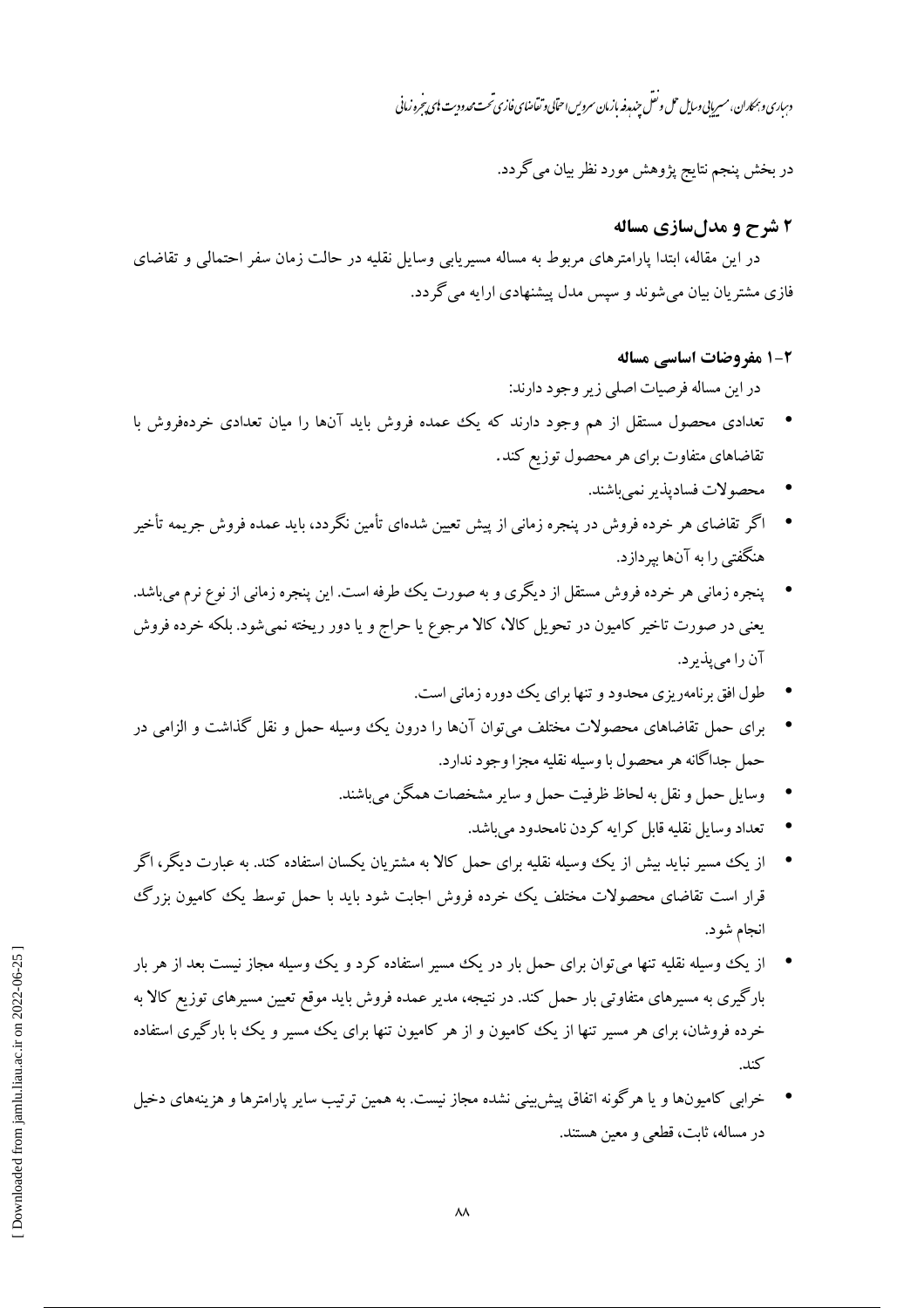محله تحقىق درعليات وكاربرد إي آن ٣۵ (١٣٩١) عز ٥-٨-٨۵

- زمانهای بارگیری و بستهبندی کالاها برای هر نوع کالا به صورت احتمالی بیان می شوند. این زمانها مستقل از مقصد توزیع (خرده فروش) و مسیر حمل و کامیون حمل کننده هستند.
- فرض می شود شرایط جغرافیایی و موقعیت مکانی و مسیرهای حمل به خرده فروشان، شبیه هم باشد. به عبارت دیگر، مثلاً همه آنها در ناحیه ای کوهستانی قرار دارند، نه اینکه یکی در کوهستان و دیگری در دشت و … باشند (با این فرض، تعدادی از خرده فروشان را که در مطالعه موردی در نواحی آب و هوایی متفاوتی بودند، کنار گذاشتیم. چون در غیر این صورت باید تاثیر این عوامل را بر نوع و ظرفیت کامیون و هزینه ها اعمال می کردیم. در صورتی که چنین دادههایی در دسترس نبودند. البته مدیران زنجیره مطالعه شده به محقق اجازه انتشار دادهها را ندادند).
	- هزینه حمل هر کالا، متناسب با مسافت طی شده برای تحویل آن کالا در نظر گرفته می شود.
- زمانهای سفر بین خرده فروشان و مدت زمان سرویس دهی به آنها توسط وسایل نقلیه به صورت پارامتر احتمالی در نظر گرفته مے شود.
	- هدف مدیر عمده فروشی کمینهکردن کلیه هزینههای تولیدی و هزینههای حمل و نقل خود میباشد.

در مساله ارایه شده در این مقاله، علاوه بر فرضیات بیان شده، فرض بر این است که تقاضای هر گره (مشتری)، به طور تقریبی مشخص است. این تقاضا با عدد فازی مثلثی نشان داده میشود (شکل ۱). اعداد فازی مثلثی با حدود چپ و راست تعریف می شوند. این مقادیر بر پایه تجربیات و یا دادههای موجود قابل  $D_i$  حدود چپ و راست تعریف می شوند. این مقادیر بر پایه تجربیات و یا  $d_3$  حصول بوده و می بایست طوری تعریف شوند که تقاضای هر مشتری ji کمتر از تقاضای  $d_1$  و بیشتر از تقاضای  $d_3$ نباشد. دارای درجه عضویت یک بوده که بر اساس تخمین ذهنی و یا شاخص هایی مانند میانگین یا مد دادههای موجود، به دست مي آيد.



 $(D_i)$  شکل ۱. تابع عضویت عدد فازی مثلثی تقاضای گره ها

در این بخش، مساله مورد مطالعه مدلسازی می شود. قبل از هر چیز نمادهای مورد استفاده، معرفی می شوند. آن گاه مدل ریاضی ارایه می شود. یارامترهای مدل شامل موارد زیر است: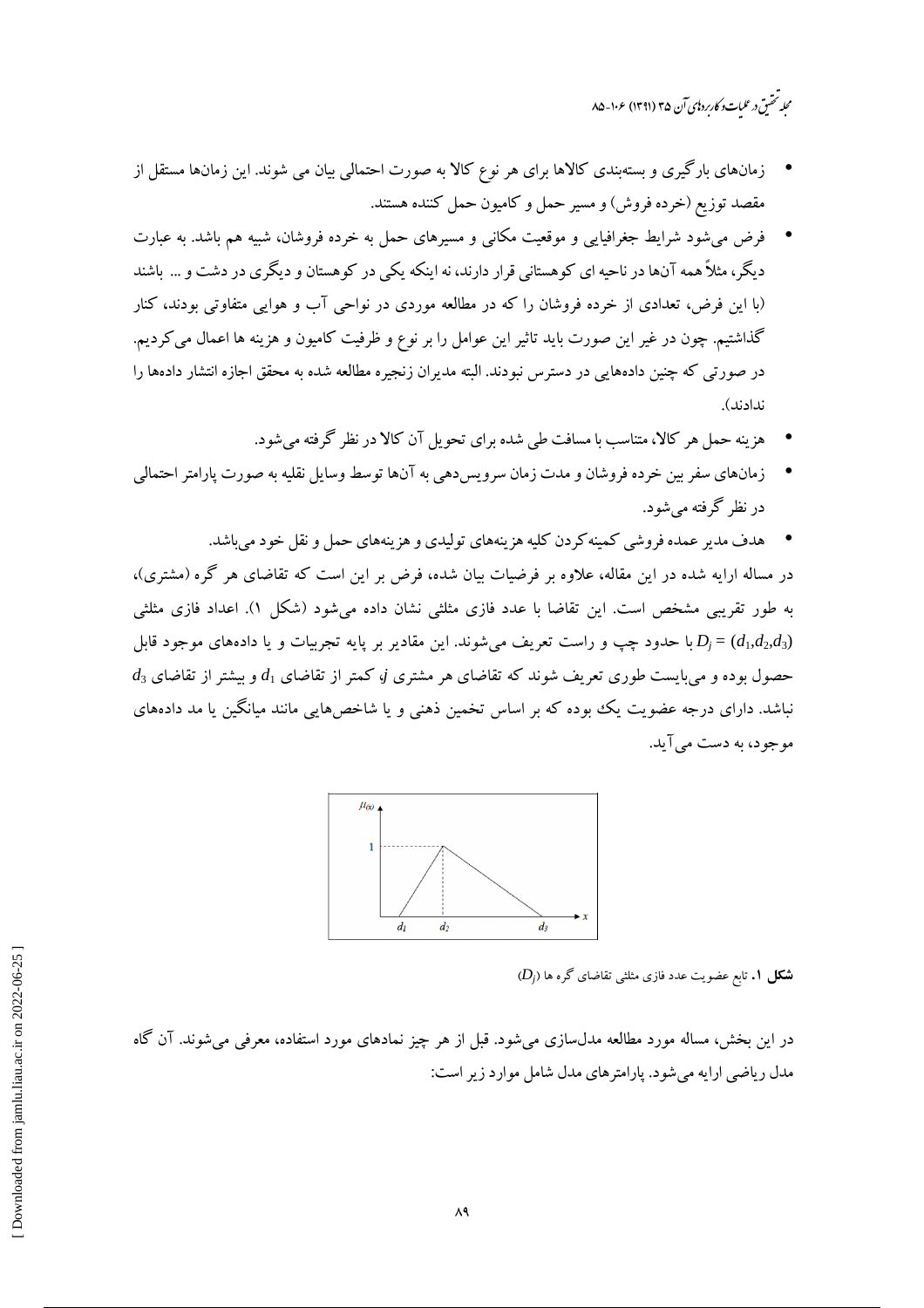دساری و بمکاران، مسریایی *دسای*ل حل و نقل چندم**دفه** بازمان سرویس احتابی و تقاضای فازی تحت محدودیت **ب**ای تجره زمانی

# ٢-٢ نمادها

متغیرهای تصمیم:

\n
$$
\left\{\n\begin{aligned}\n &\text{if } \begin{aligned}\n &\text{if } \begin{aligned}\n &\text{if } \begin{aligned}\n &\text{if } \begin{aligned}\n &\text{if } \begin{aligned}\n &\text{if } \begin{aligned}\n &\text{if } \begin{aligned}\n &\text{if } \begin{aligned}\n &\text{if } \begin{aligned}\n &\text{if } \begin{aligned}\n &\text{if } \begin{aligned}\n &\text{if } \begin{aligned}\n &\text{if } \begin{aligned}\n &\text{if } \begin{aligned}\n &\text{if } \begin{aligned}\n &\text{if } \begin{aligned}\n &\text{if } \begin{aligned}\n &\text{if } \begin{aligned}\n &\text{if } \begin{aligned}\n &\text{if } \begin{aligned}\n &\text{if } \begin{aligned}\n &\text{if } \begin{aligned}\n &\text{if } \begin{aligned}\n &\text{if } \begin{aligned}\n &\text{if } \begin{aligned}\n &\text{if } \begin{aligned}\n &\text{if } \begin{aligned}\n &\text{if } \begin{aligned}\n &\text{if } \begin{aligned}\n &\text{if } \begin{aligned}\n &\text{if } \begin{aligned}\n &\text{if } \begin{aligned}\n &\text{if } \begin{aligned}\n &\text{if } \begin{aligned}\n &\text{if } \begin{aligned}\n &\text{if } \begin{aligned}\n &\text{if } \begin{aligned}\n &\text{if } \begin{aligned}\n &\text{if } \begin{aligned}\n &\text{if } \begin{aligned}\n &\text{if } \begin{aligned}\n &\text{if } \begin{aligned}\n &\text{if } \begin{aligned}\n &\text{if } \begin{aligned}\n &\text{if } \begin{aligned}\n &\text{if } \begin{aligned}\n &\text{if } \begin{aligned}\n &\text{if } \begin{aligned}\n &\text{if } \begin{aligned}\n &\text{if } \begin{aligned}\n &\text{if } \begin{aligned}\n &\text{if } \begin{aligned}\n &\text{if } \begin{aligned}\n &\text{if } \begin{aligned}\n &\text{if } \begin{aligned}\n &\text{if } \begin{aligned}\n &\text{if } \begin{aligned}\n &\text{if }
$$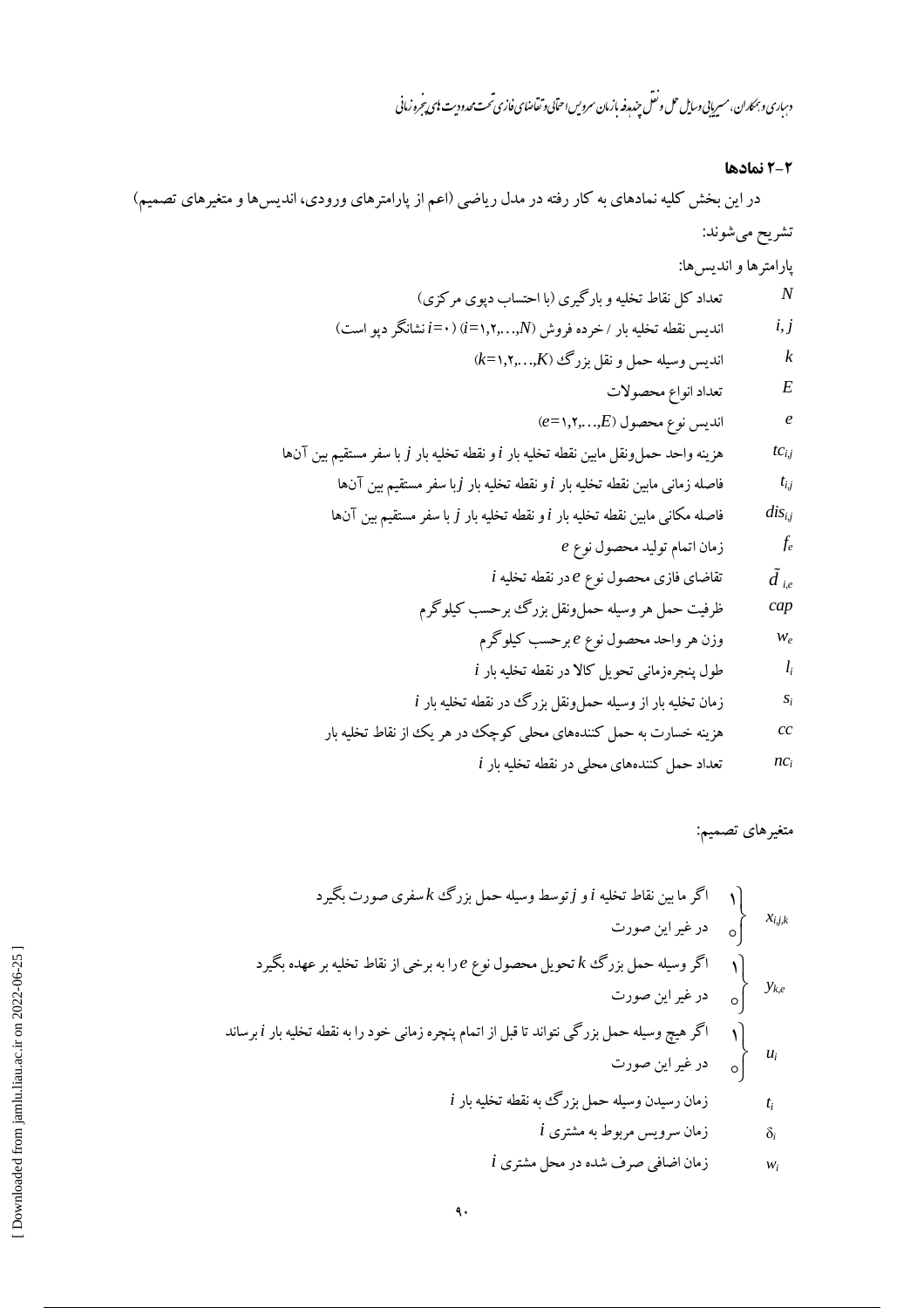مجله تحقیق در علیات و کاربرد نای آن ۳۵ (۱۳۹۱) ۱۰۶-۸۵

$$
i
$$
 یا تخلیه بار ینجره زمانینچره زمانی نقطه تخلیه بار

$$
k \, \mathfrak{S}_k
$$
 بیمی مفر وسیله حمل بزرگ

$$
e \in \mathcal{E}
$$
 زمان شروع سفر وسیله حمل بزرگ  $k$  برای حمل محصول نوع

$$
B
$$

$$
\beta
$$

تعداد کل وسایل حمل و نقل بزرگ  $\boldsymbol{K}$ 

# ۲-۳ مدلسازی ریاضی مساله

اکنون با توجه به نمادهای تعریف شده در بخش قبل و مفروضاتی که مختصراً از پی گذشت، مدل ریاضی مساله در این بخش ساخته می شود.

$$
Min \sum_{i=0}^{N} \sum_{j=0}^{N} \sum_{k=1}^{K} t c_{ij} x_{ijk} + cc \sum_{i=1}^{N} n c_i t t_i
$$
 (1)

$$
Min \sum_{i=\circ}^{N} \sum_{j=\circ}^{N} \sum_{k=1}^{K} dis_{ij} x_{ijk}
$$
 (7)

 $S.t.$ 

$$
\sum_{j=1}^{N} x_{\circ jk} = 1 \qquad \qquad \forall i
$$

$$
\sum_{i=1}^{N} x_{i \circ k} = 1 \qquad \forall k
$$

$$
\sum_{k=1}^{N} \sum_{j=0}^{N} x_{ijk} = 1
$$
 (2)

$$
\sum_{k=1}^{N} \sum_{i=0}^{N} x_{ijk} = 1 \qquad \forall j
$$
\n
$$
\langle \varphi \rangle
$$

$$
\sum_{i=\infty}^{N} \sum_{e=1}^{E} \tilde{d}_{ie} w_e \left( \sum_{j=\infty}^{N} x_{ijk} \right) \leq cap \qquad \forall k
$$
 (V)

$$
t_j = \sum_{k=1}^K \left\{ x_{\circ jk} \left( t s_k + t_{\circ j} \right) + \left( 1 - x_{\circ jk} \right) \sum_{i=1}^N x_{ijk} \left( t_i + s_i + t_{ij} \right) \right\} \qquad \forall j
$$

$$
P\left\{\sum_{i=1}^{N}\sum_{j=1}^{N}t_{ij}x_{ijk} + \sum_{i=0}^{N}(\delta_i + w_i)\sum_{j=1}^{N}x_{ijk} \leq B\right\} \geq \beta \qquad \forall k
$$
\n(9)

$$
\sum_{i=1}^{N} \sum_{j=1}^{N} d_{ie} x_{ijk} \leq \sigma + My_{ke} \qquad \forall k
$$
 (1)

$$
\sum_{i=1}^{N} \sum_{j=1}^{N} d_{ie} x_{ijk} > \circ -M \left(1 - y_{ke}\right) \quad \forall k
$$
\n
$$
(11)
$$

$$
ts_{ke} = y_{ke} f_e \qquad \qquad \forall k, e \qquad (17)
$$

$$
ts_k \geq ts_{ke} \tag{17}
$$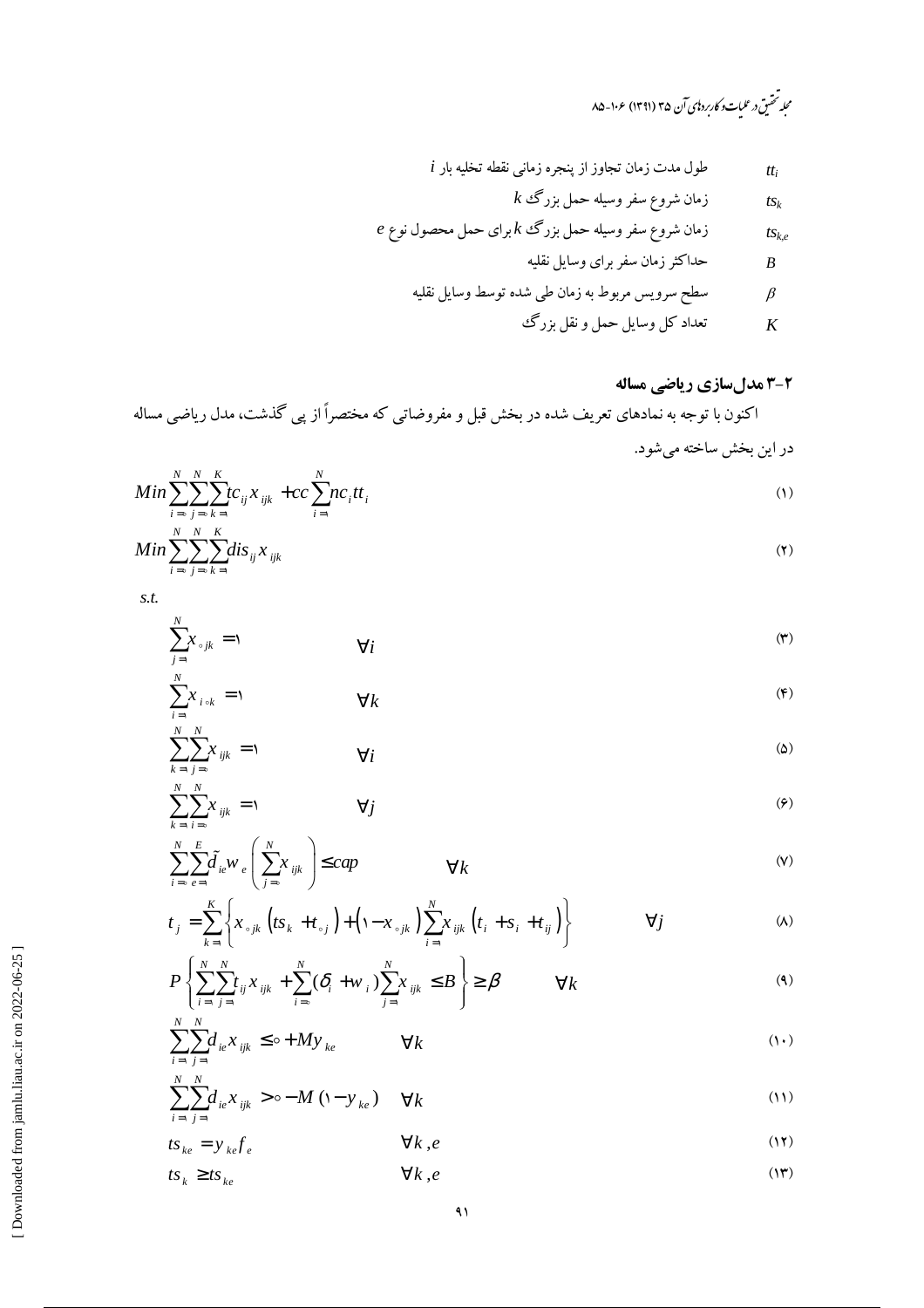دساری و بهماران، مسربانی وسایل حل و نقل حندرو نه ازمان سروس احتابی و تقاضای فازی تحت محدود ت بای تحرو زمانی

$$
t_i - l_i < \circ + M u_i \tag{16}
$$

$$
t_i - l_i < \circ -M \ ( \mathbf{i} - u_i ) \qquad \qquad \forall i \tag{12}
$$

$$
tt_i = u_i(t_i - t_j) \qquad \qquad \forall i
$$

$$
x_{ijk}, y_{ke}, u_i \in \{ \circ, \mathcal{V} \} \qquad \qquad \forall i, j, k, e \tag{1V}
$$

$$
ts_{ke}, ts_k, t_i, tt_i, K \in \mathbb{Z}^+ \qquad \forall i, k, e
$$
 (1A)

تابع هدف (۱) به دنبال حداقل کردن کلیه هزینهها اعم از هزینههای سفر و تجاوز از پنجره زمانی تحویل است. تابع هدف (۲) به دنبال کمینهکردن کل مسافت طی شده توسط وسایل نقلیه میباشد. محدودیتهای (۳) تا (۶) بیانگر شرايط تخصيص وسيله حملو نقل به نقاط تخليه بار و نوع محصول هستند. محدوديت (۷) نشانگر ظرفيت حمل هر وسیله حمل بزرگ است. محدودیت (۸) زمان رسیدن یک وسیله حملونقل را نقطه تخلیه بار j اندازه میگیرد. محدودیت (۹) برای مقدار تجاوز هر وسیله نقلیه از یک مقدار مشخص  $B$  یک سطح احتمالی در نظر میگیرد. محدودیتهای (۱۰) و (۱۱) بررسی میکنند که آیا وسیله حمل بزرگ k تحویل محصول نوع e را به برخی از نقاط تخلیه بر عهده می گیرد یا نه. رابطه (۱۲) زمان آماده به حرکت بودن وسیله حمل  $k$ برای تحویل محصول نوع  $e$  را نشان میدهد. محدودیت (۱۳) حداقل زمان مورد نیاز برای حرکت وسیله حمل  $k$  را نشان میدهد. محدودیتهای (۱۴) و (۱۵) چک می کنند که آیا هیچ وسیله حمل بزرگی نمی تواند تا قبل از اتمام پنچره زمانی خود را به نقطه تخلیه بار i برساند. محدودیت (۱۶) مدت زمان تجاوز از پنجره زمانی نقطه تخلیه بار i را اندازهگیری می کند. روابط (۱۷) و (۱۸) دامنه تغییرات و جنس متغیرهای تصمیم مدل را نشان میدهند.

محدودیت (۹) به صورت غیرخطی بوده و برای خطیکردن آن میتوان از تابع توزیع یکنواخت و به صورت زیر استفاده که د:

زمان سفر بین دو مشتری را می توان به صورت احتمالی با میانگین  $E(t)$ و واریانس  $V\left( t\right)$  در نظر گرفت. در ادامه می توان محدودیت (۹) را به صورت زیر بازنویسی کرد:  $\mathbf{v}$   $\mathbf{v}$   $\mathbf{v}$ 

$$
y = \sum_{i=1}^{N} \sum_{j=1}^{N} t_{ij} + \sum_{i=0}^{N} (\delta_i + w_i) - B
$$
 (19)

مقدار میانگین و واریانس متغیر y برابر است با:

$$
E(y) = \sum_{i=1}^{N} \sum_{j=1}^{N} E(t_{ij}) + \sum_{i=0}^{N} (E(\delta_i) + E(w_{i}))) - B
$$
  
\n
$$
V(y) = \sum_{i=1}^{N} \sum_{j=1}^{N} V(t_{i}) + \sum_{i=0}^{N} (V(\delta_{i}) + V(w_{i})))
$$
\n(3)

$$
V(y) = \sum_{i=1}^{N} \sum_{j=1}^{N} V(t_{ij}) + \sum_{i=0}^{N} (V(\delta_i) + V(w_i))
$$
\n(1)

از طرف دیگر و با توجه به توزیع نرمال استاندارد داریم:

$$
\sum_{i=1}^{N} \sum_{j=1}^{N} t_{ij} + \sum_{i=0}^{N} (\delta_i + w_i) - B - E(y) / V(y) \sim N(\infty, 0)
$$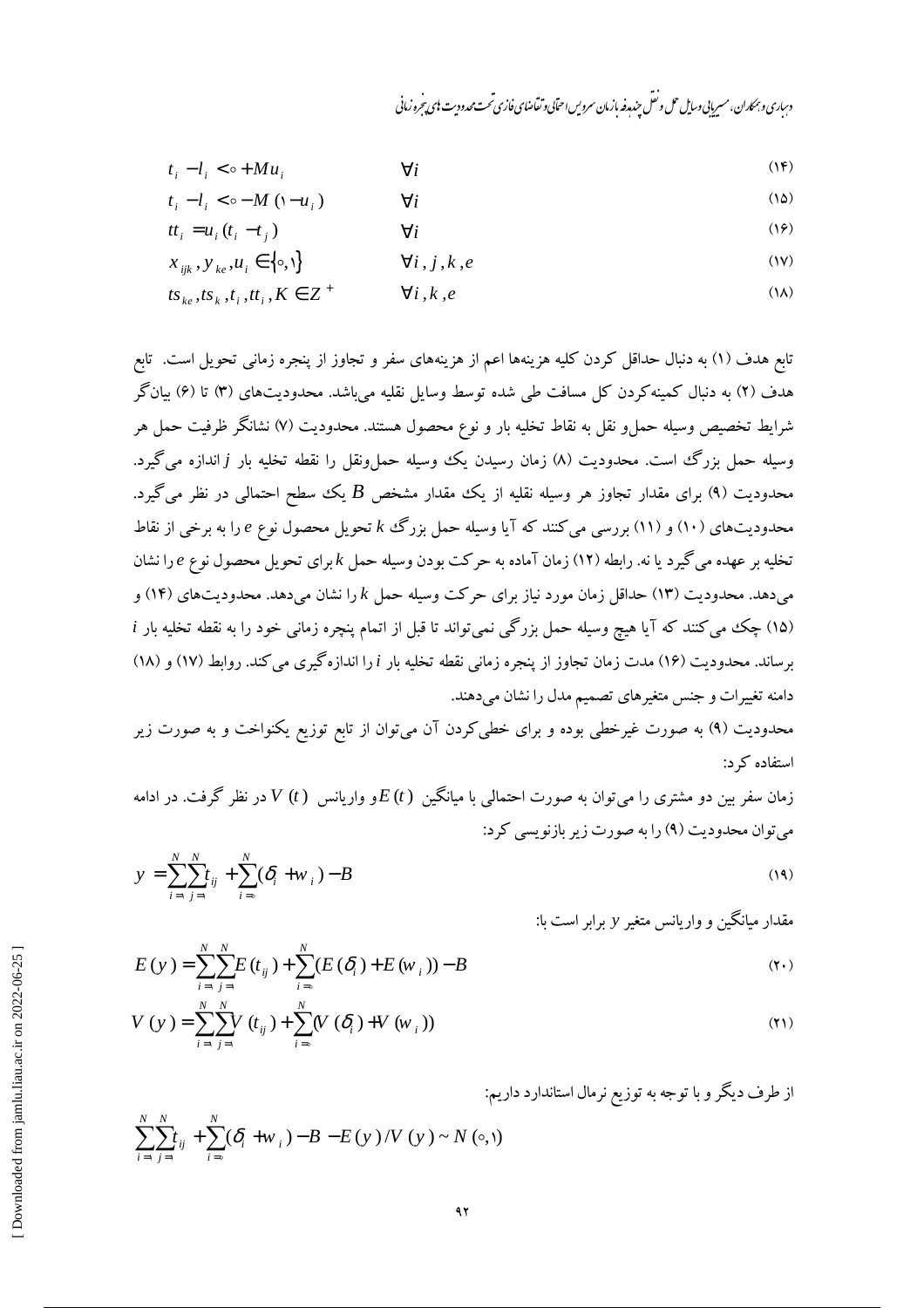در نهایت محدودیت (۹) برابر است با محدودیت زیر:

$$
\frac{\sum_{i=1}^{N} \sum_{j=1}^{N} t_{ij} + \sum_{i=0}^{N} (\delta_i + w_i) - B - E(y)}{V(y)} \le -\frac{E(y)}{V(y)}
$$
(11)

همچنین در توزیع نرمال داریم:

$$
P\left\{\theta \le -E\left(y\right)/\sqrt{V\left(y\right)}\right\} \ge \beta\tag{Y}
$$

به طوری که 
$$
N(\cdot, \cdot)
$$
۰. بنابراین محدودیت سطح سرویس زمانی میتواند برقرار باشد که داشته باشیم:

$$
\varnothing^{\scriptscriptstyle -1}(\beta) \le -E(y)/\sqrt{V(y)}\tag{YF}
$$

در نهایت و با توجه به محدودیت (۲۴)، می توان حالت خطی محدودیت (۹) را به صورت زیر نوشت:

$$
\emptyset^{\sim}(\beta)\sqrt{\sum_{i=1}^{N}\sum_{j=1}^{N}(t_{ij})x_{ijk}+\sum_{i=0}^{N}(V(\delta_{i})+V(w_{i}))\sum_{j=1}^{N}x_{ijk}}+\sum_{i=1}^{N}\sum_{j=1}^{N}(t_{ij})x_{ijk}+\sum_{i=0}^{N}(E(\delta_{i})+E(w_{i}))\sum_{j=1}^{N}x_{ijk}\leq B
$$
\n(7\delta)

برای حل مدل پیشنهادی ابتدا میبایست، مدل فازی پیشنهادی تبدیل به یکف مدل قطعی گردد، سپس مدل قطعی با  
استفاده از رویکرد حال پیشنهادی حل خواهد شد. در زیر روش تبدیل مدل مساله مکانیابی– مسیریابی فازی به قطعی  
ئم. (ساکاوا [۳۳]) اگر  
$$
\overline{n}
$$
  و   $\overline{n}$   دو مقدار فازی با تابع عضویت پیوسته باشند، برای سطح اطمینان [۵,۱] =  $\eta$  خواهیم  
داشت:  
داشت:  
۱۲۵،  $\{\overline{m} \geq \overline{n}\} \geq \eta \Leftrightarrow m_n^R \geq n_n^L$ 

و بر طبق آن خواهیم داشت که به ترتیب  $\left[m^L_\eta,n^R_\eta\right]$ و  $\left[n^L_\eta,n^R_\eta\right]$ نقاط حدی چپ و راست مقادیر  $\overline{m}$  و  $\overline{n}$  در  $\overline{n}$  سطح اطمینان  $\eta$  هستند و  $\overline{m} \geqslant \overline{m}$ درجه امکانی است که نشان می<code>cas</code> سطح اطمینان  $\eta$  هستند و  $\overline{m}$ است.

$$
\mathbf{\tilde{a}}_{ie}, \gamma_{ie}, \beta_{ie}
$$
ه خنیم متغیر فازی  $\tilde{d}_{ie}$  توسط سطوح سه گانه حد چپ، راست و وسط (α<sub>ie</sub>,  $\gamma_{ie}, \beta_{ie}$ ) مشخص  
شده باشد، آنگاه خواهیم داشت:

$$
Pos\left\{\sum_{i=0}^{N}\sum_{e=1}^{E}\tilde{d}_{ie}W_{e}\left(\sum_{j=0}^{N}x_{ijk}\right)\le cap\right\}\geq \eta
$$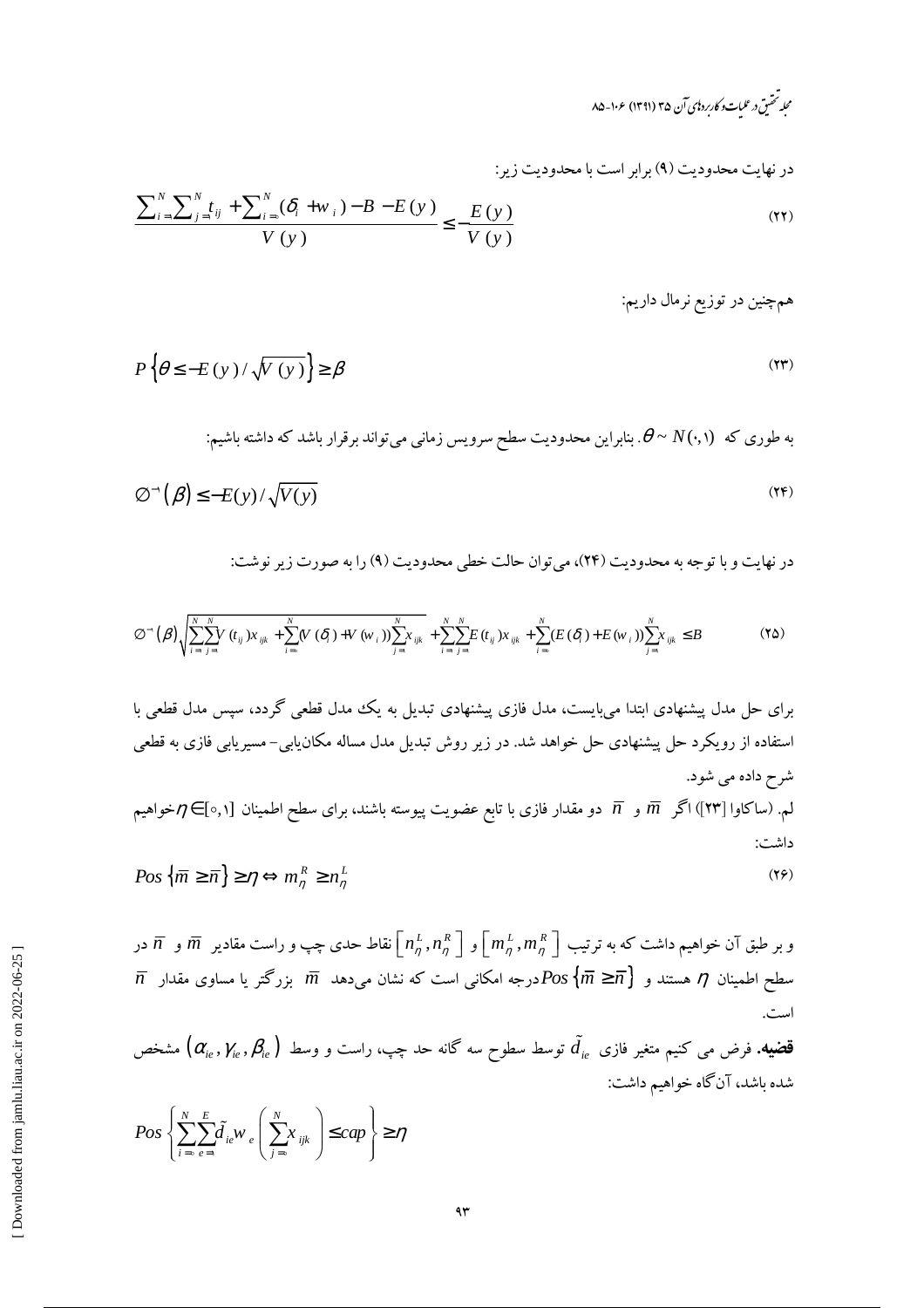دساری و بمحاران، مسربایی وسایل حل و نقل حندرو بازمان سروس احتابی و تقاضای فازی تحت محدود ست ای بیرخرو زمانی

$$
cap - (\n-\eta) \sum_{i=\circ}^{N} \sum_{e=1}^{E} \alpha_{ie} w_e \left( \sum_{j=\circ}^{N} x_{ijk} \right) - \eta \sum_{i=\circ}^{N} \sum_{e=1}^{E} \gamma_{ie} w_e \left( \sum_{j=\circ}^{N} x_{ijk} \right) \geq \circ
$$
\n
$$
(YV)
$$

اثبات. از آنجایی که

$$
\sum_{i=0}^{N} \sum_{e=1}^{E} \tilde{d}_{ie} W_e \left( \sum_{j=0}^{N} X_{ijk} \right) = \left( \sum_{i=0}^{N} \sum_{e=1}^{E} \alpha_{ie} W_e \left( \sum_{j=0}^{N} X_{ijk} \right), \sum_{i=0}^{N} \sum_{e=1}^{E} \gamma_{ie} W_e \left( \sum_{j=0}^{N} X_{ijk} \right), \sum_{i=0}^{N} \sum_{e=1}^{E} \beta_{ie} W_e \left( \sum_{j=0}^{N} X_{ijk} \right) \right)
$$

$$
\Leftrightarrow \sum_{i=0}^{N} \sum_{e=1}^{E} \alpha_{ie} w_e \left( \sum_{j=0}^{N} x_{ijk} \right) + \eta \sum_{i=0}^{N} \sum_{e=1}^{E} (\gamma_{ie} - \alpha_{ie}) w_e \left( \sum_{j=0}^{N} x_{ijk} \right) \leq cap \tag{YA}
$$

$$
\Leftrightarrow (\mathbf{1} - \eta) \sum_{i=0}^{N} \sum_{e=1}^{E} \alpha_{ie} w_e \left( \sum_{j=0}^{N} x_{ijk} \right) + \eta \sum_{i=0}^{N} \sum_{e=1}^{E} \gamma_{ie} w_e \left( \sum_{j=0}^{N} x_{ijk} \right) \leq cap \tag{74}
$$

$$
\Leftrightarrow cap - (\mathbf{1} - \eta) \sum_{i=0}^{N} \sum_{e=1}^{E} \alpha_{ie} w_e \left( \sum_{j=0}^{N} x_{ijk} \right) - \eta \sum_{i=0}^{N} \sum_{e=1}^{E} \gamma_{ie} w_e \left( \sum_{j=0}^{N} x_{ijk} \right) \ge 0 \tag{4.}
$$

در نهایت و با قرار دادن محدودیت ( ۳۰) به جای محدودیت (۷)، مدل به حالت خطی تبدیل می شود. مدل حاصله از نوع برنامهریزی عدد صحیح مختلط غیرخطی است. در مدل فوق، تعداد و اندازه ناوگان حمل یک متغیر تصمیم و در عین حال اندیس نیز هست. لذا این مدل به طور مستقیم با هیچ نرم افزاری قابل حل نیست (لازم به ذکر است که با توجه به مرور ادبیات انجام شده، تمامی مقالات موجود در ادبیات همین مشکل مشترک را دارند). البته میتوان روش۵ای ابتکاری توسعه داد که هر بار پس از ثابت فرض کردن تعداد وسایل حمل، مدل را با یک نرمافزار بهینهسازی حل کنیم. و در مرحله بعد تعداد وسیلهها را یک واحد افزایش داده و مجدداً این فرایند را تکرار نماییم. اما هیچ تضمینی بر بهینه بودن جواب حاصل از این روش نیست. ضمن آن که محاسباتی زیادی نیز درپی خواهد داشت. حتی اگر به طور موقت، تعداد وسایل را عدد معلومی فرض کنیم و همچنین جنس تمامی متغیرهای مساله را از نوع پیوسته بگیریم، مساله آزادسازی شده حاصل را نمی توان جزء مسایل برنامهریزی محدب دانست تا بتوان امید به حل آن با روشهای تقریبی که می توانند میزان نزدیکی به جواب بهینه را ضمانت کنند، در زمان معقول داشت (در این جا كوتاه بودن زمان انجام اين كار چندان مهم نيست، بلكه رشد زمان حل برحسب رشد اندازه مساله مهم است).

## 3 روش حل

برای حل مدل پیشنهادی از الگوریتم فراابتکاری ترکیبی که ترکیبی از الگوریتمهای رقابت استعماری [۲۴] و ژنتیک میباشد استفاده شده است. مراحل الگوریتم پیشنهادی در ادامه به صورت تفصیلی ارایه میشود.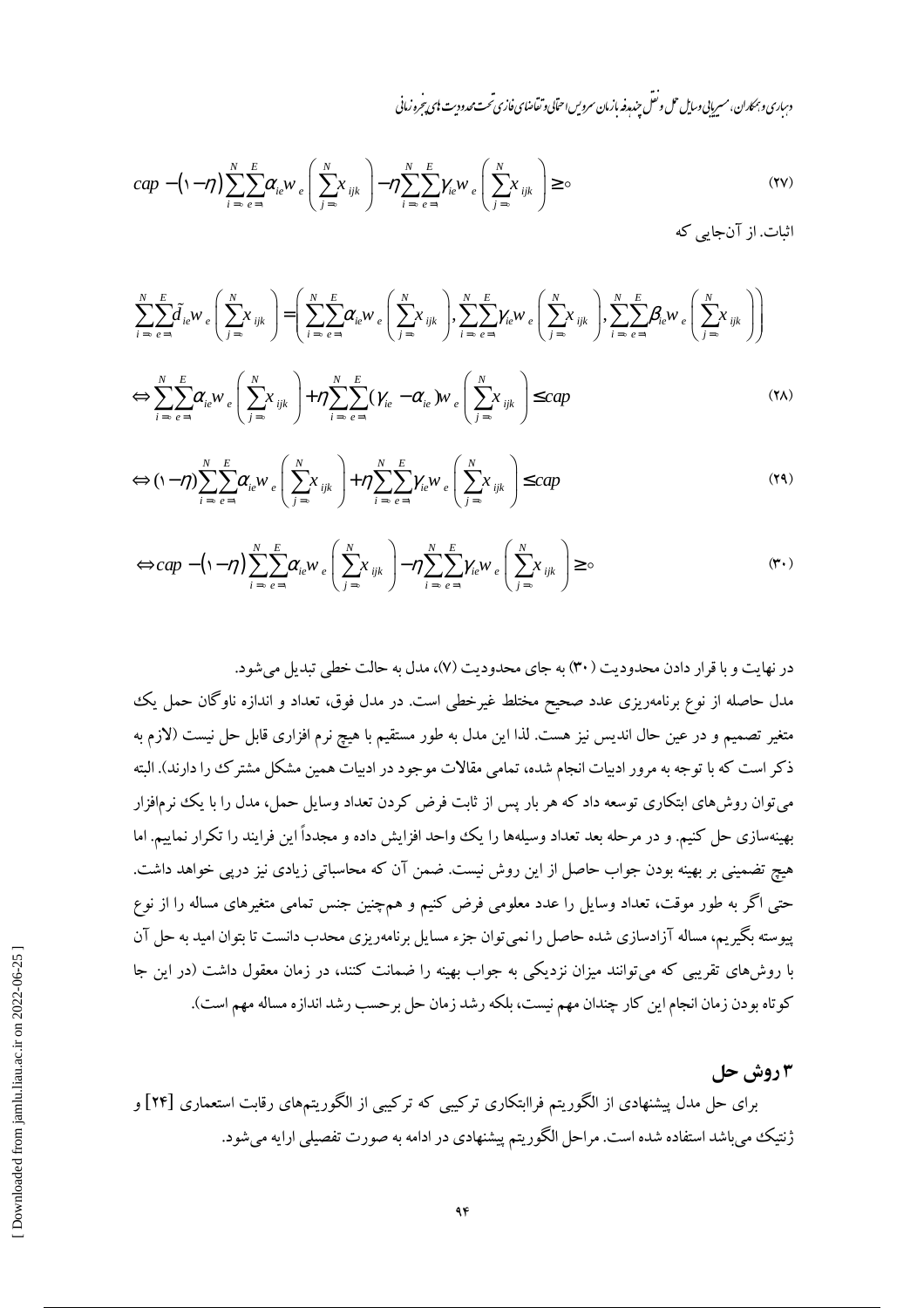محله تحقىق درعلىات وكارىردىي آن ۳۵ (۱۳۹۱) ۱۰۶–۸۵

5-1 نمايش جواب اوليه

نمایش جواب در فضای جواب و چگونگی انتخاب ساختار آن بر روی کارایی و کیفیت جوابها تاثیرگذار است. نمایش جواب در مسایل بهینهسازی به دو صورت گسسته و پیوسته می تواند انتخاب گردد. انتخاب جواب باید به گونهای در نظر گرفته شود که این اطمینان حاصل گردد که به راحتی و به صورت گسترده فضای جواب جستجو میگردد. برای آغاز به کار الگوریتم، مجموعهای از جوابهای اولیه کاملاً تصادفی ضمن لحاظ کردن مجموعه محدودیتھای مساله تولید می شوند. شکل (۲)، یک جواب شدنی را برای مساله نشان می دهد.



**شکل ۲.** نمایش شماتیک یک جواب موجه برای توزیع کالا میان عمده فروش و خرده فروشان

#### 2-3 تولید امیراطوریهای اولیه

هر حل در الگوریتم رقابت استعماری به شکل یک آرایه می باشد. هر آرایه شامل مقادیر بهینه شده متغیر می،باشد. در واژگان الگوریتم ژنتیک، این آرایه، کروموزوم نامیده می،شود. در الگوریتم مذکور عنوان کشور برای آرایه استفاده شده است. در یک مساله بهینه سازی $N$ -بعدی، یک کشور یک آرایه  $N$ ×۱ می باشد و این آرایه به تعریف می شود. در جایبی که  $p_i$  متغیر بهینه شده می باشد. هر متغیر در  $P_i$  متغیر بهینه شده می باشد. هر متغیر در  $Contny = [p_{\rm v}, p_{\rm v}, p_{\rm v}, ..., p_{\rm w}]$ یک کشور به عنوان یک مشخصه اجتماعی سیاسی آن کشور مشخص می گردد. از این دیدگاه، الگوریتم بهترین کشور را که کشوری است ما بهترین ترکیب مشخصههای اجتماعی سیاسی مثل فرهنگ، زبان و خط مشی اقتصادی، .<br>جستجو می کند. پس از تولید کشورها، از تکنیک ناچیر گی و فاصله تراکم برای ایجاد جبههها و رتبهبندی اعضای هر یک از جبههها تشریح شده است. سپس اعضای جبهه ۱ در آرشیو ذخیره میگردد. به تعداد از قبل مشخصی و از آرشیو مورد نظر امیراتورها انتخاب می شوند. سپس مابقی جوابها را به هر امیراتور با توجه به قدرتی که آن امیراتور دارد تخصیص می دهیم.

برای محاسبه مقدار هزینه یا قدرت هر امپراطوری، مقدار هر تابع هدف برای هر امپراطور به دست آمده است. سپس مقدار هزینه هر تابع هدف به صورت معادله (۳۱) محاسبه شده است.

$$
Cost_{i,n} = \frac{\left|f_{i,n}^p - f_{i,n}^{p,best}\right|}{f_{i,total}^{p,max} - f_{i,total}^{p,min}}
$$
\n
$$
(4)
$$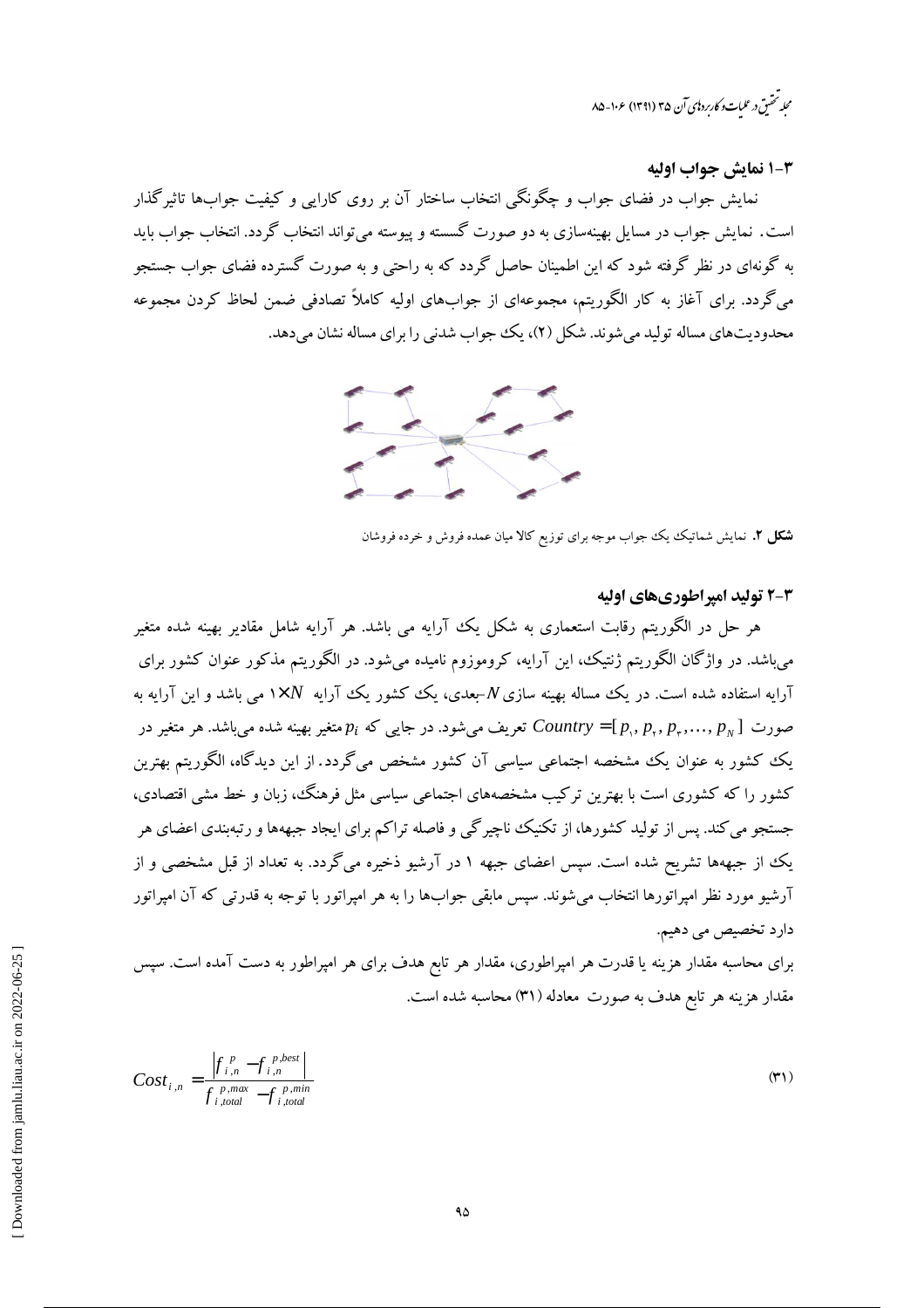دساری و بمکاران، مسریایی وسایل حل و نعل جند مدفه بازمان سرویس احتابی و تقاضای فازی تحت محدودیت ای پیجروزمانی

که 
$$
f_{i, total}^{p,min}
$$
 و تیب که ترتیب امیرای امپراتور n می باشد. همچنین ایشه، و و ای<sub>i, total</sub> و این<sub>i, total</sub> و تیب  
بهترین، حداکثر و حداقل مقادیر تابع هدف i در هر تکرار می باشد. سرانجام مقدار هزینه نرمال شده هر امپراطور به  
صورت معادله (۳۲) به دست می آید.

$$
Total Costn = \sum_{i=1}^{r} Cost_{i,n}
$$
 (\*\*)

به گونه ای که r مقدار تابع هدف می باشد. قدرت هر امپراطور بعد از هزینه نرمال شده به دست آمده به صورت معادله (۳۳) محاسبه ًمیگردد و مستعمرهها مطابق با قدرت هر امپراطور بین آن ها توزیع میشوند.

$$
p_n = \left| \frac{\text{Total Cost}_n}{\sum_{i=1}^{N_{imp}} \text{Total Cost}_i} \right| \tag{rr}
$$

سپس تعداد اولیه مستعمرههای یک امپراطور به صورت معادله (۳۴) تعیین می گردد.

$$
NC_n = round\{p_n.N_{col}\}\tag{PP}
$$

به گونهای که  $NC_{\,n}$  تعداد اولیه مستعمرههای امپراطور  $n$ ام،  $N_{\,col}$  تعداد کل مستعمرهها میباشد.  $NC_{\,n}$ از مستعمرهها به صورت تصادفی انتخاب و به هر امپراطور داده میشوند. امپراطور با قدرت بیشتر نسبت به امپراطور ضعیفتر مستعمر ههای بیشتری خواهد داشت.

### ۳-۳ قدرت کل یک امیراطوری

قدرت کل یک امپراطور تحت تاثیر قدرت کشور امپراطور می باشد. اگر چه قدرت مستعمرههای یک امپراطوری نیز بر قدرت کل آن امپراطوری تاثیر دارد. بنابراین قدرت کل یک امپراطوری به صورت معادله (۳۵) محاسبه مي شود.

*TP Emp<sub>n</sub>* = (*Total Cost* (*imperialist<sub>n</sub>*) +  $\xi$ *mean* {*Total Cost* (*colonies of empire<sub>n</sub>*)}) (\* $\omega$ )

قدرت کل امپراطوری  $n$ ام میباشد و گِ یک عدد مثبت کمتر از یک میباشد. TP Emp

# ۳-٤ حرکت مستعمر دهای یک امیراطوری به طرف امیراطور پس از تقسیم مستعمرهها به امپراطورها، مستعمرهها به طرف امپراطورشان حرکت می کنند. این حرکت در شکل (۳) نشان داده شده است.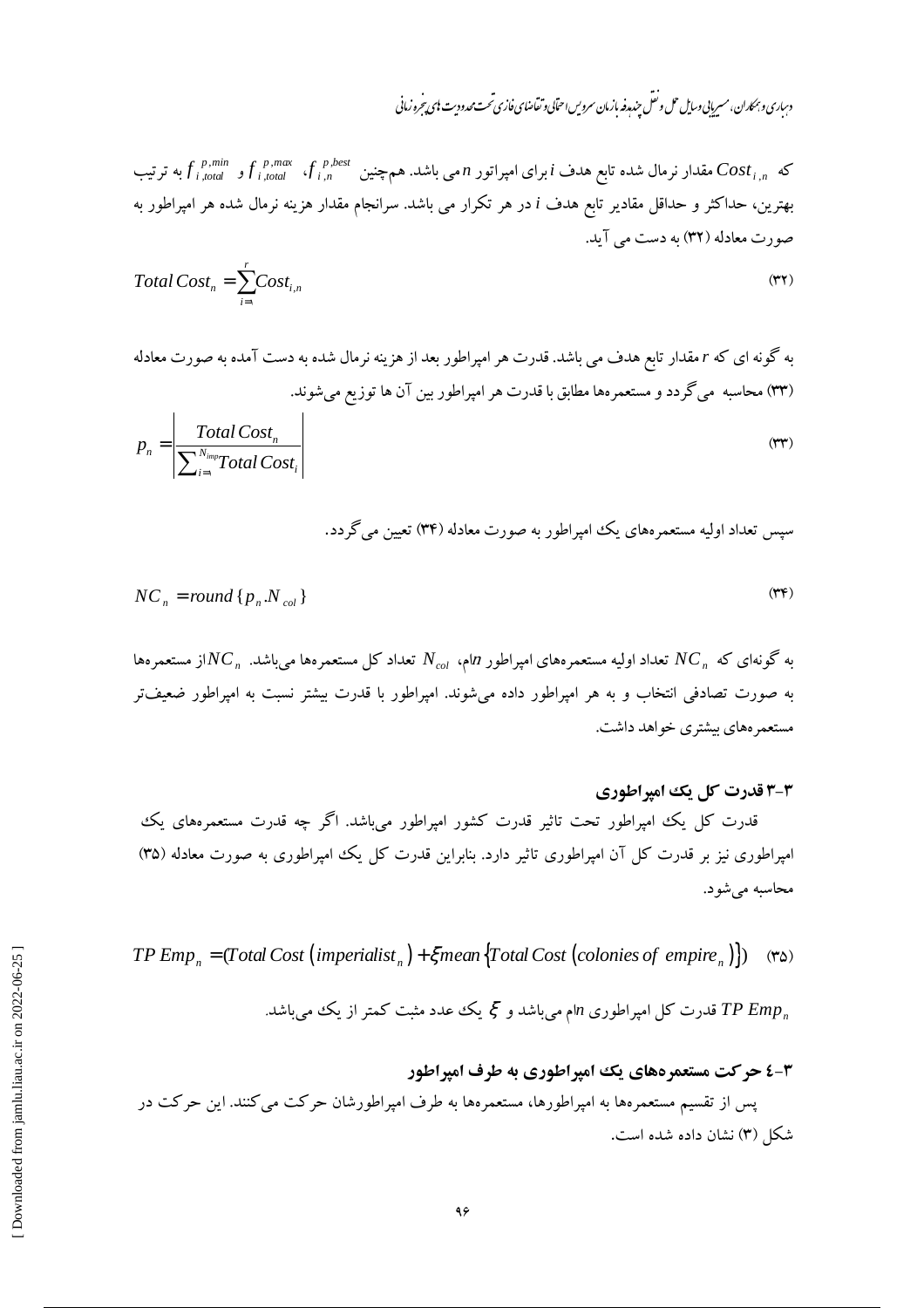محله تحقىق درعلىات وكارىردىي آن ۳۵ (۱۳۹۱) ۱۰۶–۸۵



**شکل ۳. ح**رکت مستعمر هها به سمت امیراتور با یک زاویه تصادفی

فاصله بین مستعمره و امپراطور میباشد. X یک متغیر تصادفی با توزیع یکنواخت بین صفر و  $\beta$  و  $\beta$  یک عدد بزرگتر از یک است. مسیر حرکت با زاویه  $\theta$  نشان داده شده است. نرخ جوابهایی که به امپراطور نزدیک میشوند را با  $P_{\scriptscriptstyle A}$  نشان میدهیم.

#### ٣-٥ انتقال اطلاعات بين مستعمر هها

جهت انتقال اطلاعات بین مستعمرهها از اپراتور تقاطع در الگوریتم ژنتیک استفاده شده است. برای عملگر تقاطع از انواع تقاطع تک نقطهای و دو نقطهای استفاده شده است. برای انتخاب مستعمرهها از روش انتخاب تورنومنت استفاده شده است. هم چنین درصدی از جوابها که تحت عمل تقاطع قرار می گیرند را با  $P_c$  نشان میدهیم.

#### ٣-٦ انقلاب

در هر دوره ده ساله، انقلاب روی برخی مستعمرهها رخ میدهد. این روش مشابه روش جهش در الگوریتم ژنتیک بوده و برای فرار از جستجوهای محلی صورت می گبرد.

#### ۲-۷ مستعمر ههای به روز شده

در هر دوره ده ساله، جمعیت اولیه مستعمرهها، جمعیت شبیهسازیشده، جمعیت حاصل از انتقال اطلاعات بین مستعمرهها، جمعیت حاصل از انقلاب و جمعیت حاصل از بهبود امپراطور، برای هر امپراطوری با یکدیگر ادغام میشوند که جمعیت ادغام شده نامیده میشود. سپس به روز آوری آرشیو مطابق با جمعیت ادغام شده انجام میگردد و سپس بهترین مستعمرهها بر اساس مرتبسازی ناچیره و فاصله تراکم توسط اندازه جمعیت مستعمرهها برای امیراطوری در نظر گرفته شده (NC(i برای هر امیراطور انتخاب شده است.

#### ۳-۸ تغییر موقعیتهای امپراطور و یک مستعمره

در بعضی موارد ممکن است یک مستعمره پس از چند دهه شرایط بهتری (از لحاظ جبهه جواب و فاصله ازدحام) نسبت به امیراطور خود پیدا می کند. در این حالت مستعمره جایگاهش با امیراتور تعویض می شود.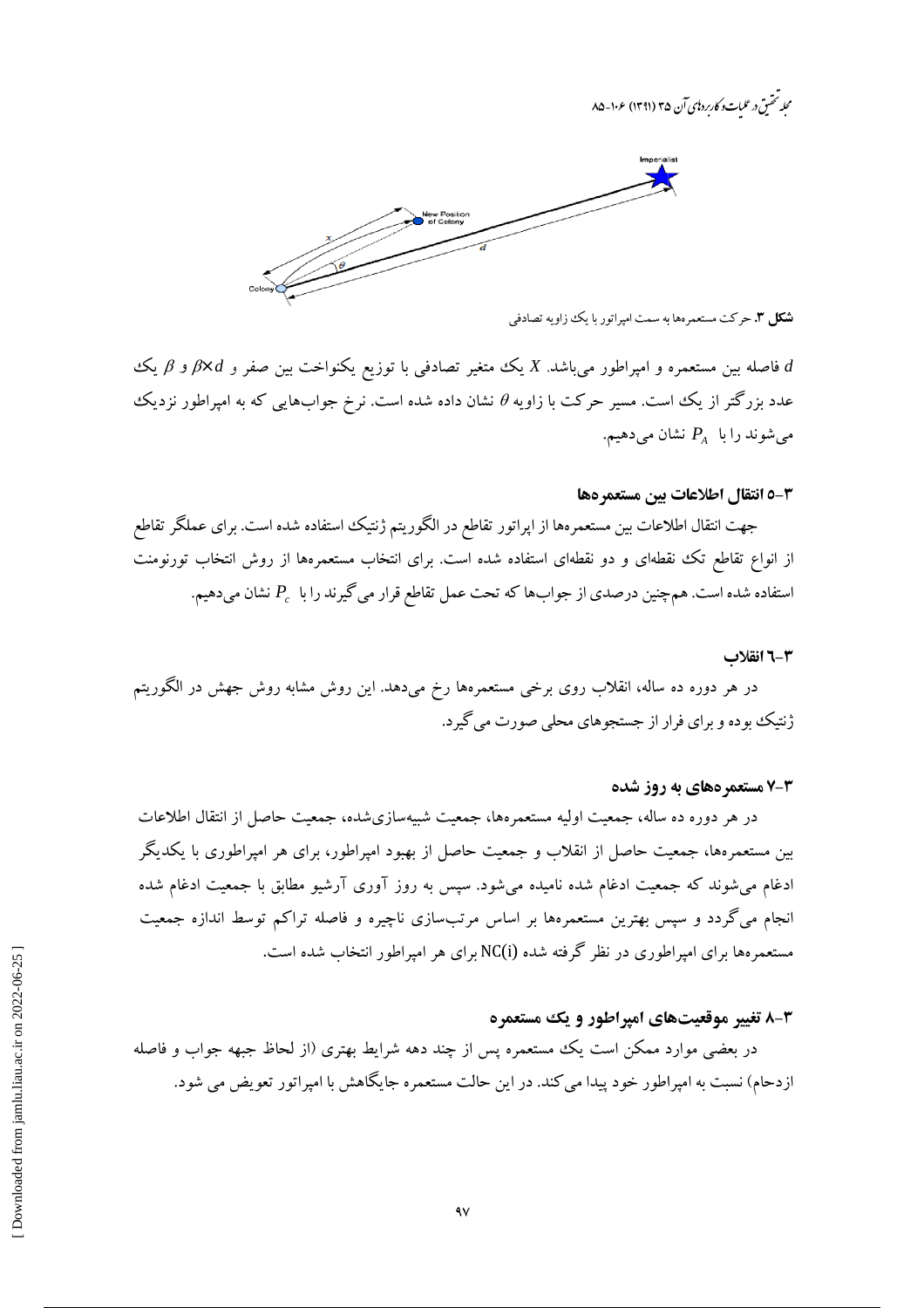دساری و بهماران، مسربانی وسایل حل و نقل حندرو نه ازمان سروس احتابی و تقاضای فازی تحت محدود ت بای تحرو زمانی

#### 9-3 رقابت امیر پالیستے

قدرت امپراطور ضعیفتر کاهش خواهد یافت و قدرت امپراطور قویتر در رقابت امپریالیستی افزایش خواهد یافت. در تمام رقابت امپراطوریها با یکدیگر، ضعیفترین مستعمره ضعیفترین امپراطوری تصاحب خواهد شد. از سوی دیگر، اولین انتخاب ضعیفترین مستعمرههای ضعیفترین امپراطوری توسط قویترین امپراطور یعنی امپراطور برنده از بین تمام امپراطوریها، در رقابت امپریالیستی تصاحب می شود. در این رقابت، قويترين اميراطوري قطعاً اين مستعمرهها را تصاحب نخواهد كرد اگر چه اين اميراطوريها احتمال بيشتري جهت تصاحب کردن آنها دارند. این رقابت تنها با انتخاب یکی از ضعیفترین مستعمرههای ضعیفترین امیراطوری مدلسازی شده است و سپس برای محاسبه احتمال تصاحب هر امپراطوری کل هزینه نرمال شده به صورت معادله (۳۶) به دست آمده است.

$$
NTP \, Emp_n = \max \{ TP \, Emp_i \} - TP \, Emp_n \tag{79}
$$

قدرت کل نرمال شده امیراطوری  $n$ ام می $\mu$ شد و  $TP\ Emp_n$  قدرت کل امیراطوری  $n$ ام می $NTP\ Emp_n$ با داشتن قدرت کل نرمال شده، احتمال تصاحب هر امیراطوری به صورت معادله (۳۷) محاسبه می شود.

$$
P_{p_n} = \left| \frac{NTP \, Emp_n}{\sum_{i=1}^{N_{imp}} TNTP \, Emp_i} \right| \tag{TV}
$$

سپس از روش رولتویل برای تخصیص مستعمره منتخب به یکی از امپراطوریها استفاده میشود.

#### **۳-۱۰ حذف امیر اطوریهای بدون قدرت**

امپراطوریهای بدون قدرت سقوط خواهند کرد و مستعمرههای آنها بین سایر امپراطوریها در رقابت امپریالیستی توزیع خواهد شد. وقتی یک امپراطوری سایر مستعمرههای خود را از دست میدهد، آن گاه سقوط مے کند.

#### 4-11 شرط توقف

شرط توقف و یا یایان رقابت امیریالیستی زمانی است که تنها یک امپراطوری بین تمام کشورها وجود داشته ىاشد.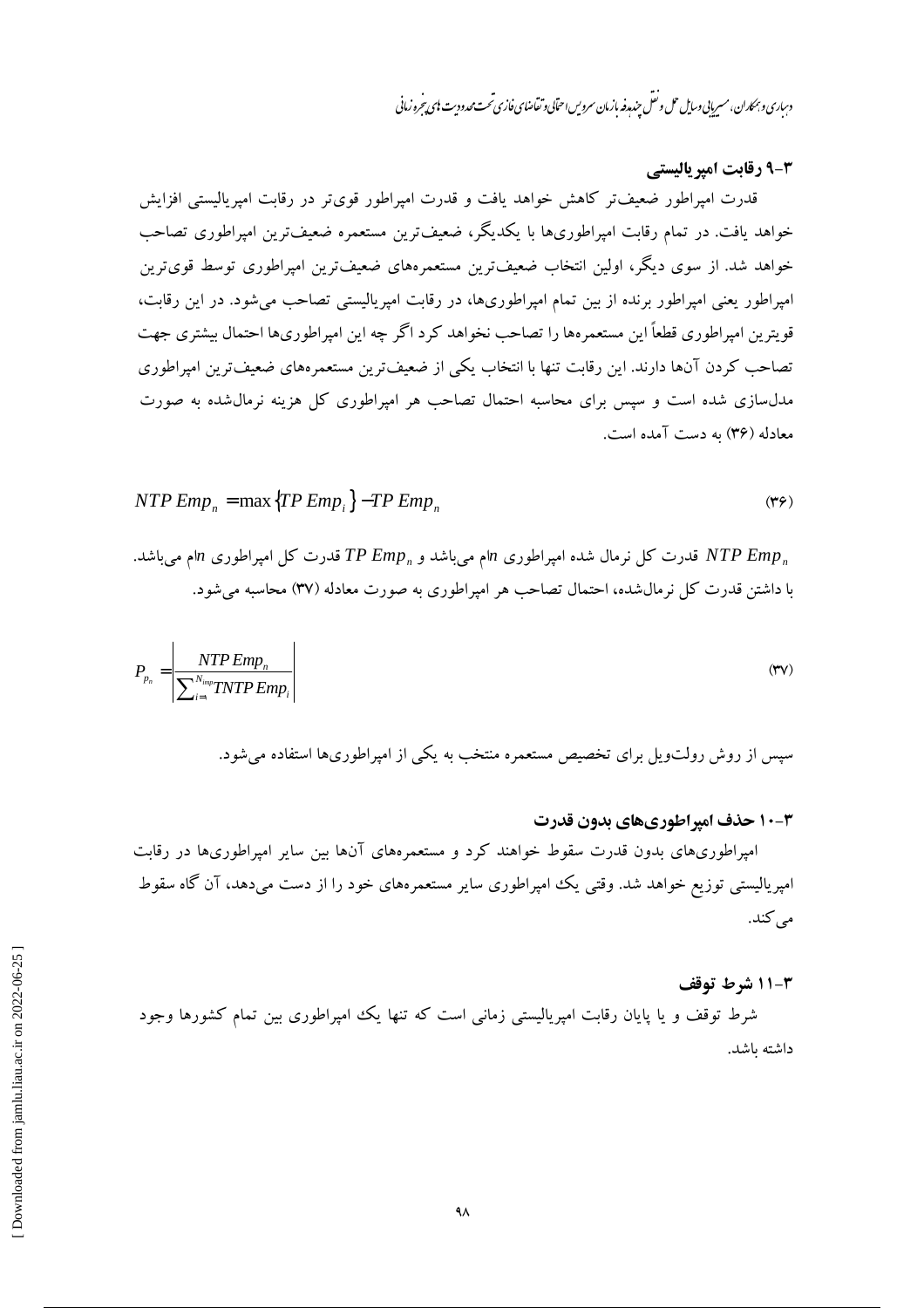مجله تحقیق در علیات و کاربرد نای آن ۳۵ (۱۳۹۱) ۱۰۶-۸۵



**شكل ٤.** شماي كلي الگوريتم رقابت استعماري

#### ٤ نتايج محاسباتي

در این قسمت نتایج محاسباتی با اجرای الگوریتم پیشنهاد شده در نرمٖافزار MATLAB و با دادههای تصادفی انجام گرفته است. برای مقایسه عملکرد الگوریتم پیشنهادی، نتایج محاسباتی با الگوریتم کلاسیک NSGA-II مقایسه شده است.

## ٤-١ تنظيم يارامترهاي الكوريتم

همانگونه که واضح است، کارایی یک الگوریتم به شدت به پارامترهای آن وابسته است به گونهای پارامترهای مختلف ممکن است جوابهای کاملاً متفاوتی با کیفیتهای متفاوت تولید کنند. بنابراین اگر پارامترها به طور صحیح تنظیم نشوند، نمیتوانیم به جواب بهینه دست یابیم. جهت تنظیمکردن پارامترهای الگوریتم پیشنهادی در این تحقیق از روش سطح پاسخ استفاده شده است. نتایج مربوط به روش سطح پاسخ (RSM) به صورت جدول ۱ ارایه شده است به گونهای که ستون S مربوط به مسایل سایز کوچک و ستون L برای مسایل سایز بزرگ میباشد.

| <b>جدول ۱.</b> پارامترهای تنظیم شده الگوریتم |  |
|----------------------------------------------|--|
|                                              |  |

| Factors            | Optimal real value  |             |  |  |  |
|--------------------|---------------------|-------------|--|--|--|
|                    | S                   | L           |  |  |  |
| $n$ -Pop           | ۱۹۳                 | ۳۰۰         |  |  |  |
| $N$ -imp           | ۵                   | ٨           |  |  |  |
| $P_{A}$            | .788                | $\cdot$ /64 |  |  |  |
| $P_C$              | .79                 | .79         |  |  |  |
| $P_R$              | ۰/۱۲                | $\cdot$ /۳۲ |  |  |  |
| $\boldsymbol{\xi}$ | .790                | ۱۲۵/۰       |  |  |  |
| ß                  | $\frac{1}{\Lambda}$ | ۲/۱۵        |  |  |  |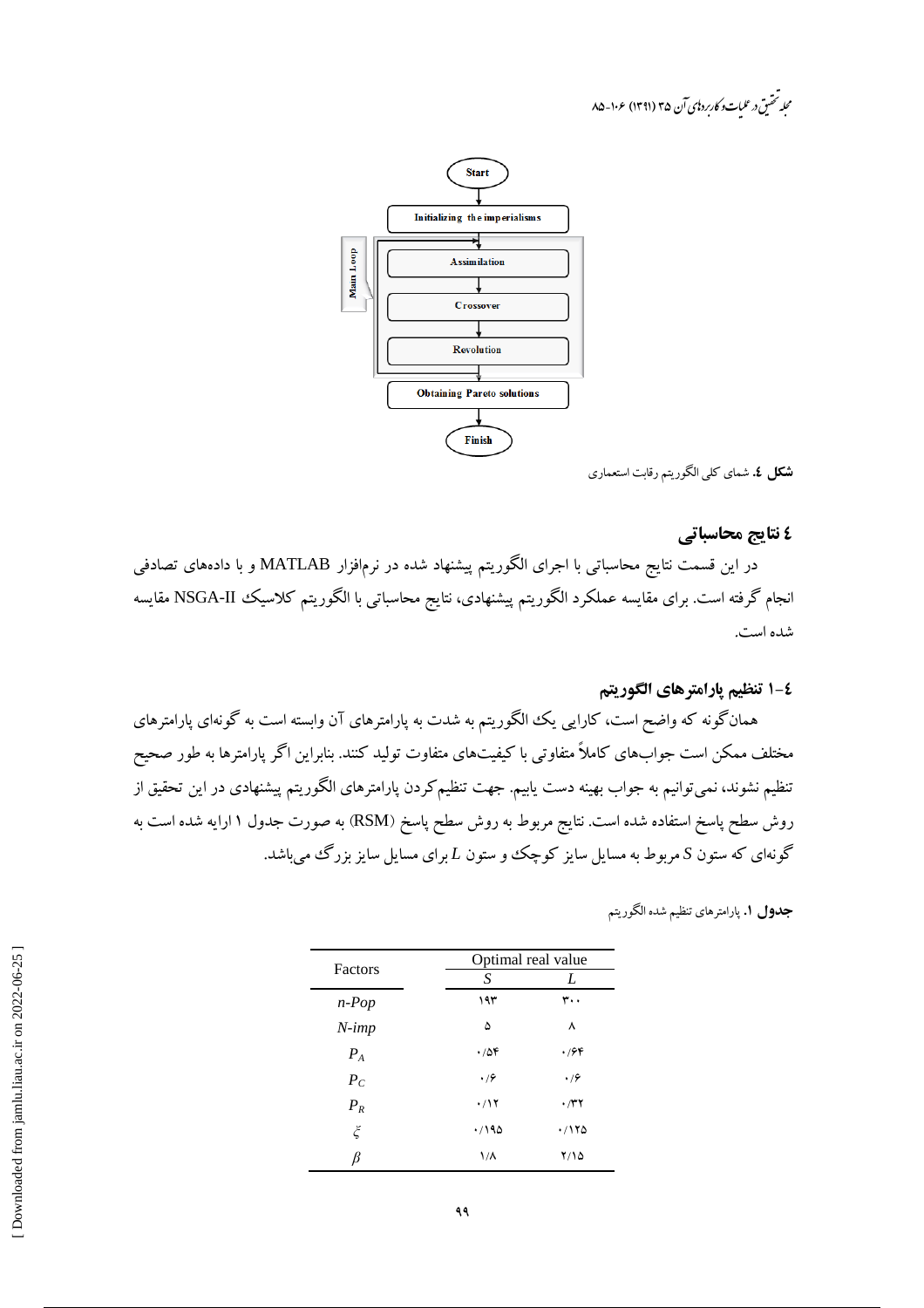دساری و بهماران، مسریایی وسایل حل و نقل جند رفه بازمان سرویس احتابی و تقاضای فازی تحت محدودیت ای پیجرو زمانی

پارامترهای الگوریتم NSGA-II نیز به صورت زیر تنظیم شدهاند:

- تعداد جمعیت اولیه برابر تعداد ۱۵۰ در نظر گرفته شده است.
	- نرخ تقاطع برابر ۰/۸ در نظر گرفته شده است.
	- نرخ جهش برابر ۰/۲ در نظر گرفته شده است.
	- تعداد تکرارها برابر ۳۰۰در نظر گرفته شده است.

پارامترهای الگوریتم PAESنیز به صورت زیر تنظیم شدهاند.

- اندازه آرشبو برابر ۲۰۰ است.
- از روش جهش مشابه الگوریتم ژنتیک برای جستجوی همسایگی استفاده می شود.
	- تعداد تکرارها برابر ۳۰۰۰در نظر گرفته شده است.

# ٤-٢ ارزش دادههای ورودی

برای مقایسه الگوریتمهای فوق از دادههای تصادفی با توزیع مشخص استفاده میشود. دادههای مساله توسط نرمافزار Matlabایجاد شده و ارزش و توزیع آنها مطابق جدول ۲ میباشد.



**شکل 0.** جزئیات الگوریتم رقابت استعماری

### جدول ۲.توزیع پارامترهای ورودی

|              | Parameter     |           |    |                                                                      |  |                            |                           |  |  |
|--------------|---------------|-----------|----|----------------------------------------------------------------------|--|----------------------------|---------------------------|--|--|
|              | N             | N         | tc |                                                                      |  | w                          | cc                        |  |  |
|              | $\mathcal{L}$ | $V \cdot$ |    | $U \sim (1, 5)$ $N \sim (1, 5)$ $U \sim (5, 5)$                      |  | $U \sim (1, 1)$            | $U \sim (\cdots, \cdots)$ |  |  |
| Value &      | ٣٠            | ۱۰۰       |    |                                                                      |  |                            |                           |  |  |
| Destribution | ۵۰            |           | nc | dis                                                                  |  | cap                        |                           |  |  |
|              |               |           |    | $U \sim (1,1)$ $U \sim (f \cdot 1) \cdot U \sim (f \cdot 1) \cdot U$ |  | $U \sim (1 \cdots \omega)$ |                           |  |  |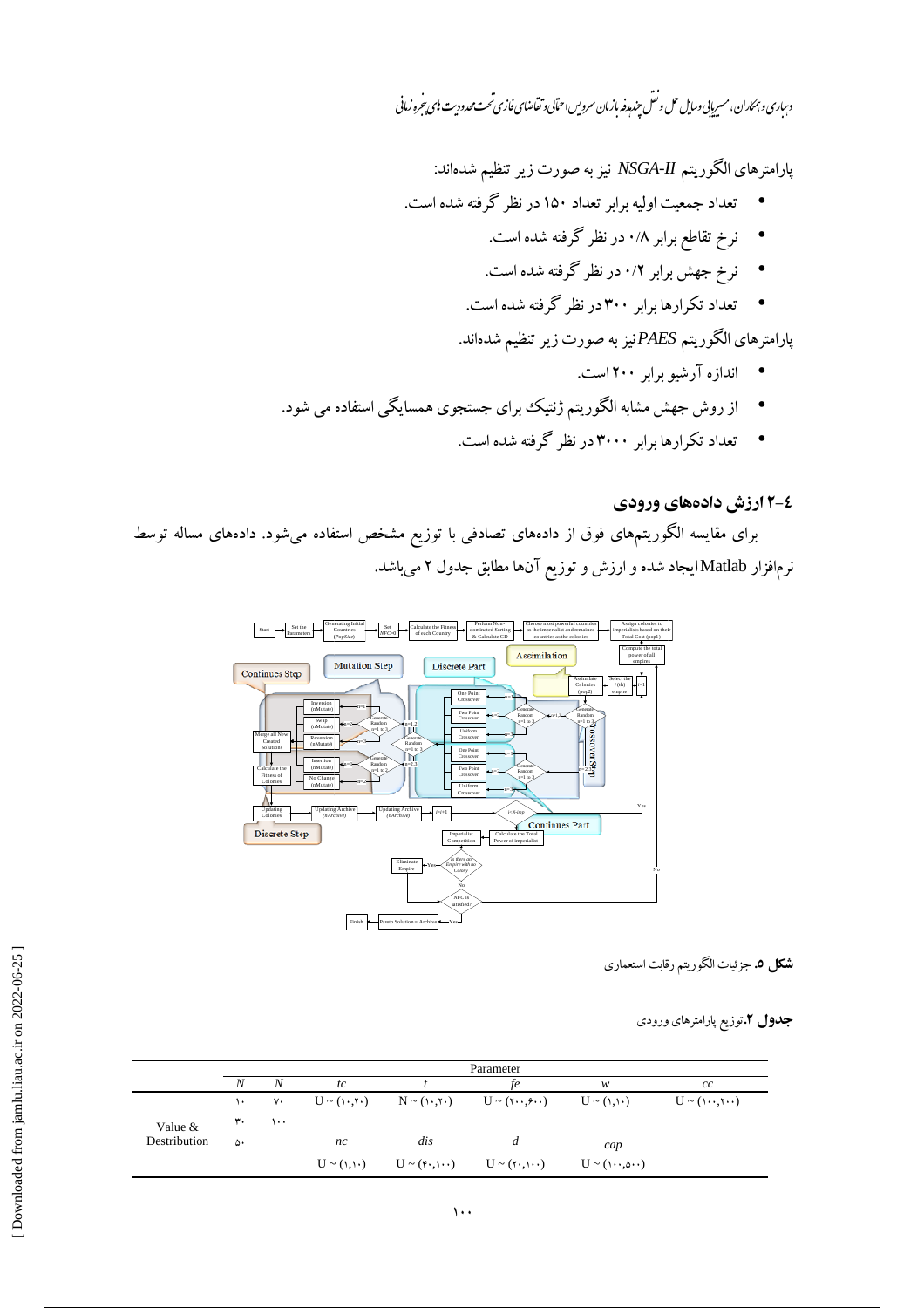محله تحقیق در علیات و کاربرد ای آن ۳۵ (۱۳۹۱) ۱۰۶-۸۵

٤-٣ معيارهاي مقايسه

جهت مقایسه الگوریتمها از شاخصهای مختلفی استفاده میشود که در این قسمت به شرح مختصری از آنها مىپردازيم.

- ۱) شاخص کیفیت (QM): شاخص کیفیت بدین گونه است که کلیه جوابهای پارتو بدست آمده توسط هریک از الگوریتمها را با هم در نظر گرفته، سپس عملیات ناچیرگی را برای کلیه جوابها انجام میٖدهیم. در نهایت، کیفیت هر الگوریتم برابر است با سهم جوابهای پارتوی جدید مختص به آن الگوریتم. کیفیت بالاتر به منزله بهتر بودن الگوريتم مي باشد.
- ۲) فاصله از نقطه ایده آل (MID): مقدار این شاخص برابر است با فاصله نقاط پارتو الگوریتم مورد بررسی از نقطه ایدهآل. در این پایاننامه با توجه به توابع هدف که هر دو کمینهسازی است، آن گاه نقطه ایدهآل را برابر کمینه هر یک از توابع هدف در تمامی الگوریتمها، در نظر میگیریم. شاخص MID را میتوان توسط رابطه (۳۳) محاسبه کړ د.

$$
MID = \frac{\sum_{i=1}^{n} \sqrt{\left(\frac{f_{\text{v}} - f_{\text{v}}^{best}}{f_{\text{v},\text{total}}^{max} - f_{\text{v},\text{total}}^{min}}\right)^{r} + \left(\frac{f_{\text{v}} - f_{\text{v}}^{best}}{f_{\text{v},\text{total}}^{max} - f_{\text{v},\text{total}}^{min}}\right)^{r}}}{n}
$$
(rr)

۳) شاخص گوناگونی (DM): این شاخص وسعت جوابهای پارتو یک الگوریتم را نشان میدهد و توسط رابطه (۳۴) میتوان آن را محاسبه کرد. هرچه شاخص DM بیشتر باشد، الگوریتم بهتر است.

$$
DM = \sqrt{\left(\frac{\max f_{\text{v}} - \min f_{\text{v}}}{f_{\text{v},\text{total}}^{\max} - f_{\text{v},\text{total}}^{\min}}\right)^{v} + \left(\frac{\max f_{\text{v}} - \min f_{\text{v}}}{f_{\text{v},\text{total}}^{\max} - f_{\text{v},\text{total}}^{\min}}\right)^{v}}
$$
(YF)

٤) شاخص فاصله (SM): این شاخص یکنواختی توزیع جوابهای پارتو در فضای حل را نشان میدهد نحوه محاسبه اين شاخص مطابق رابطه (٣۵) مي باشد.

$$
SM = \frac{\sum_{i=1}^{n-1} |\overline{d} - d_i|}{(n-1)\overline{d}}
$$
 (72)

که در آن  $d_i$  برابر است با فاصله اقلیدسی بین دو جواب پارتو کناری در فضای حل. همچنین  $\bar{d}$  نیز برابر میانگین فواصل  $d_i$  ها میباشد. هر چه شاخص SM کمتر باشد، الگوریتم بهتر است.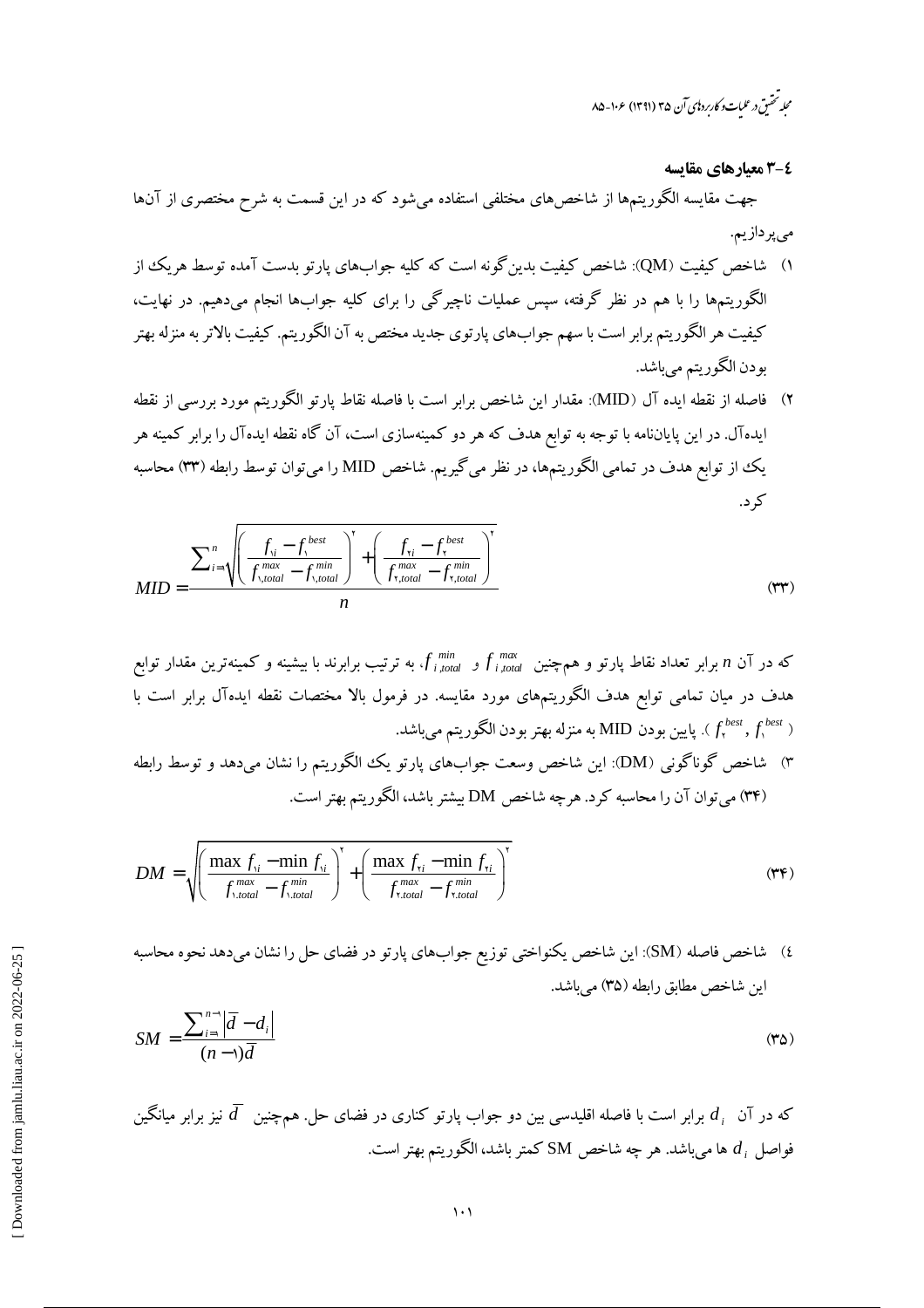دساری و بهحاران، مسریایی وسایل حمل و نعل میندمدفه بازمان سرویس احتابی و تقاضای فازی تحت محدودیت نای پیروزمانی b

**1-٤ نتايج حل عددي** 

جهت مقایسه کارایی الگوریتم پیشنهادی رقابت استعماری، تمامی دادههای ورودی ایجاد شده را توسط هر سه الگوریتم اجرا کرده و توسط چهار شاخص ذکر شده در بخش قبل آنها را با هم مقایسه میکنیم. نتایج عددي حل مطابق جدولهاي ٣ و ۴ است.

|  |  | جدول ۳. شاخص های مقایسه برای تعداد نقاط ۱۰ و ۳۰ |  |  |
|--|--|-------------------------------------------------|--|--|
|  |  |                                                 |  |  |

| Problem No.       |                                | Quality Metric (QM)      |                                  |                           | Spacing Metric (SM)           |                                      |  |  |
|-------------------|--------------------------------|--------------------------|----------------------------------|---------------------------|-------------------------------|--------------------------------------|--|--|
|                   | NSGA-II                        | <b>PAES</b>              | <b>MOICA</b>                     | NSGA-II                   | <b>PAES</b>                   | <b>MOICA</b>                         |  |  |
| $\mathcal{L}$     | $\cdot$ /191                   | ٠                        | $\cdot/\Lambda\cdot\Upsilon$     | 1/7                       | $\cdot$ /lry                  | $\cdot$ /190                         |  |  |
| $\mathcal{L}$     | $\cdot$ /02 $\cdot$            | ٠                        | .427                             | 1/7.7                     | .7290                         | 1/44                                 |  |  |
| $\mathcal{L}$     | $\cdot$ /129                   | ٠                        | $\cdot$ / $\wedge$ 0)            | $1/\rho \cdot \Lambda$    | · /VAA                        | $\cdot$ /0۳ $\Lambda$                |  |  |
| $\mathcal{L}$     | ٠                              | ٠                        | $\sqrt{2}$                       | .4.7                      | $\cdot$ /VA0                  | $\cdot/\vee\cdot\uparrow$            |  |  |
| $\mathsf{r}\cdot$ | $\cdot$ / $\gamma$             | ٠                        | $\cdot$ / $\vee$ 1               | 1/227                     | .7977                         | $\cdot$ /101                         |  |  |
| $\mathsf{r}\cdot$ | $\bullet$                      | ٠                        | $\sqrt{2}$                       | 1/72A                     | $\cdot$ / $\vee$ $\cdot$ /    | .7072                                |  |  |
| $\mathsf{r}$ .    | .7.19<br>٠                     |                          | $\cdot$ /9 $\wedge$              | 1/VY0                     | <b>I/YVA</b>                  | $\cdot$ / $\vee$ 22                  |  |  |
| $\mathbf{r}$ .    | ٠                              | ٠                        | ١                                | $\cdot$ /9 $\cdot$ )      | $\cdot/\vee\cdot\curlyvee$    | 1/17                                 |  |  |
| Problem No.       |                                | Diversity Metric (DM)    |                                  | Mean Ideal Distance (MID) |                               |                                      |  |  |
|                   | NSGA-II                        | <b>PAES</b>              | <b>MOICA</b>                     | NSGA-II                   | <b>PAES</b>                   | <b>MOICA</b>                         |  |  |
| $\lambda$         | 1/790                          | 1/4                      | 1/112                            | $\cdot/2\cdot\cdot$       | $\cdot$ / $\vee$ 97           | $\cdot$ / $\uparrow$ 9 $\uparrow$    |  |  |
| $\mathcal{L}$     | $\cdot/\lambda$ l $\cdot$      | $\cdot / \sqrt{}$        | 1/10                             | $\cdot$ /V $\epsilon$ V   | $\cdot / 7$                   | .7242                                |  |  |
| $\mathcal{L}$     | 1/195                          | .7129                    | 1/7.7                            | .7127                     | $\cdot$ / $\sqrt{V}$          | .7222                                |  |  |
| $\mathcal{L}$     | $\cdot/\wedge\cdot\mathcal{A}$ | 1/T11                    | 1/T12                            | $\cdot$ / $\vee$ 97       | $\cdot/\lambda\Omega$         | $\cdot$ /٢٤Λ                         |  |  |
| $\mathsf{r}\cdot$ | 1/1                            | $\cdot$ /11V             | $\cdot/\Lambda$ $\cdot$          | $\cdot$ /711              | $\cdot$ / $\wedge$ $\wedge$   | $\cdot$ / $\gamma\gamma\epsilon$     |  |  |
| $\mathsf{r}\cdot$ | $\cdot$ / $\vee$ { $\wedge$    | $1/\xi \Lambda \Upsilon$ | 1/100                            | $\cdot$ /097              | $\cdot$ /0 $V$                | $\cdot$ / $\vee$ $\vee$ $\vee$       |  |  |
| $\mathsf{r}\cdot$ | 1/17                           | 1/792                    | $\cdot$ / $\vee\mathsf{r}\wedge$ | $\cdot$ /VY \             | .79.                          | $\cdot$ /۲۲۳                         |  |  |
| $\mathsf{r}\cdot$ | 1/17 <sub>A</sub>              | $1/\cdot 72$             | $\cdot$ / $\vee$ $\cdot$         | .7291                     | $\cdot$ / $\vee\mathscr{r}$ { | $\cdot$ / $\uparrow\uparrow\uparrow$ |  |  |

از جدولهای ۳ و۴ مشخص است که الگوریتم رقابت استعماری پیشنهاد شده در تمامی شاخصها نسبت به دو الگوریتم دیگر عملکرد بهتری را داشته است. با این حال میتوان برای مدل چندهدفه ارایه شده با اطمینان قابل قبول از الگوریتم رقابت استعماری و برای دادههای مختلف استفاده کرد. جهت بالا بردن اعتبار الگوریتم پیشنهادی در مقایسه با الگوریتم NSGA-II و الگوریتم PAES، از آزمون تی زوجی برای نشان دادن اختلاف معنیدار بین دو الگوریتم استفاده شده است که نتایج آن به صورت جدول ۵ نمایش داده شده است.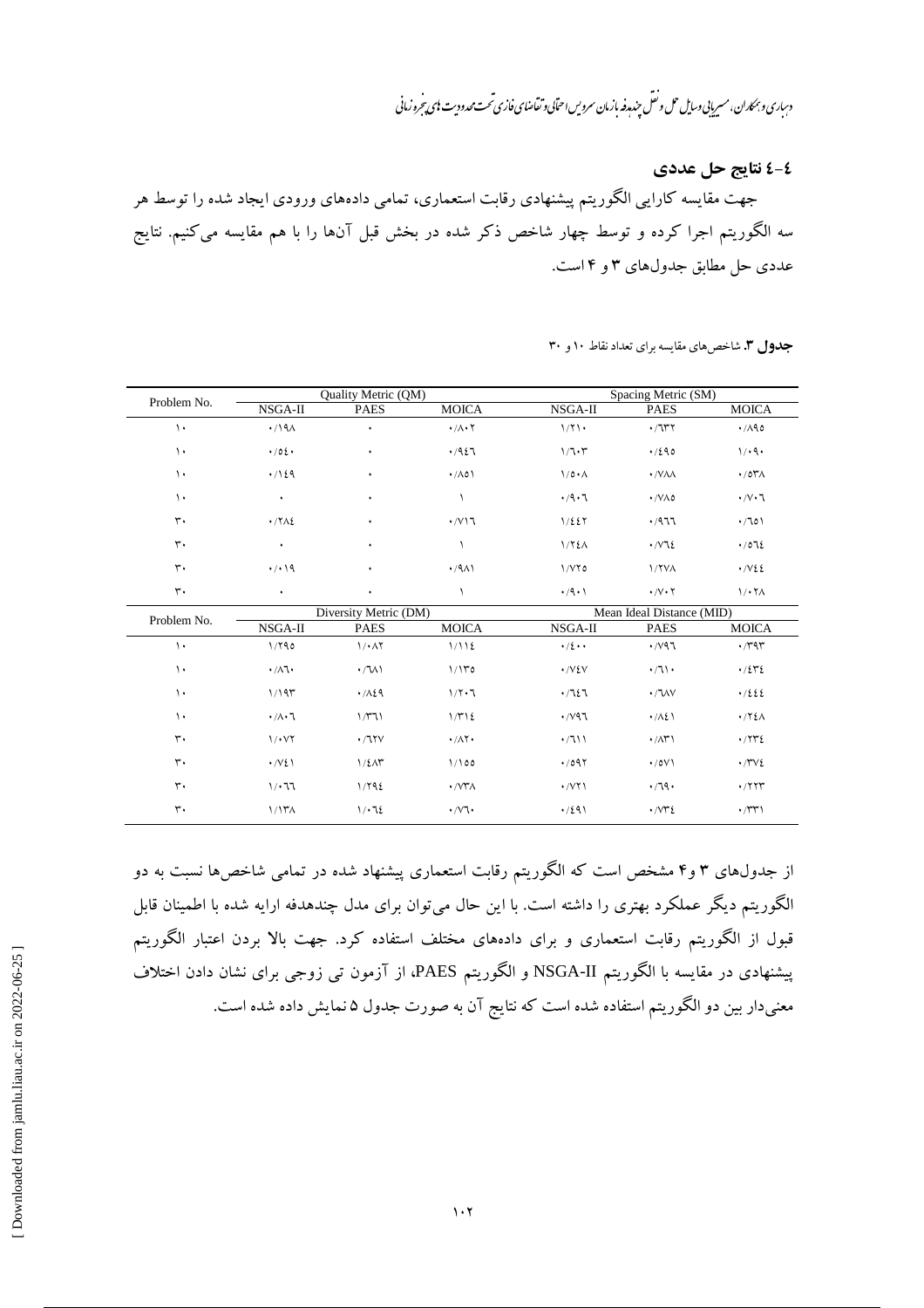مجله تحقیق در علیات و کاربرد یای آن ۳۵ (۱۳۹۱) ۱۰۶-۸۵

| Problem No.   |                                      | Quality Metric (QM)      |                                    |                               | Spacing Metric (SM)       |                                    |
|---------------|--------------------------------------|--------------------------|------------------------------------|-------------------------------|---------------------------|------------------------------------|
|               | NSGA-II                              | <b>PAES</b>              | <b>MOICA</b>                       | NSGA-II                       | <b>PAES</b>               | <b>MOICA</b>                       |
| $\circ \cdot$ | ۰                                    |                          |                                    | 1/12                          | 1/T21                     | $\cdot$ /197                       |
| $\circ \cdot$ | $\bullet$                            | ۰                        | ١                                  | 1/109                         | $\cdot$ / $\wedge$ ۲۱     | $\cdot$ /VA0                       |
| ٥٠            | $\cdot$ /1 $\vee$ 9                  | ٠                        | $\cdot$ / $\wedge$ $\wedge$        | .470                          | 1/171                     | .791                               |
| $\circ \cdot$ | $\bullet$                            | ٠                        | ١                                  | $\cdot$ /912                  | $1/\cdot \Lambda\Lambda$  | $\cdot/\Lambda$ lo                 |
| $\vee$        | $\cdot/\lambda$ 0                    | ٠                        | $\cdot/\lambda\lambda$             | 1/11                          | $\cdot$ / $\sqrt{V}$      | $\cdot$ /19 $\cdot$                |
| $\vee$        | $\bullet$                            | ٠                        | ١                                  | $1/\cdot 77$                  | 1/791                     | $\cdot/2 \cdot \wedge$             |
| $\vee$        | $\bullet$                            | ٠                        | $\lambda$                          | 1/T9V                         | .772                      | $\cdot/2$ \ $\cdot$                |
| $\cdots$      | ٠                                    | ٠                        |                                    | $\cdot$ / $\vee$ 9 $\wedge$   | $1/1 \cdot 0$             | $\cdot$ / $\vee$ or                |
| $\cdots$      | ٠                                    | ٠                        |                                    | .4951                         | .71                       | 1/25                               |
| $\cdots$      | $\cdot$ / $\cdot$ 0 $\cdot$          | ٠                        | $\cdot$ /90 $\cdot$                | 1/720                         | 1/149                     | $\cdot$ / $\wedge$ $\wedge$ $\vee$ |
|               |                                      | Diversity Metric (DM)    |                                    |                               | Mean Ideal Distance (MID) |                                    |
| Problem No.   | NSGA-II                              | <b>PAES</b>              | <b>MOICA</b>                       | NSGA-II                       | <b>PAES</b>               | <b>MOICA</b>                       |
| $\circ \cdot$ | 1/12A                                | $1/7\Lambda$ 0           | 1/070                              | $\cdot/271$                   | 1/174                     | $\cdot$ /۲۳٥                       |
| ٥٠            | .400                                 | $\cdot$ / $\tau\tau\tau$ | $1/\tau_{\epsilon}$ .              | $\cdot$ /0VV                  | .7079                     | $\cdot$ /0 $\zeta$ $\tau$          |
| ٥٠            | $\cdot$ / $\vee$                     | $\cdot$ /VA9             | $1/1V$ 0                           | $\cdot / 2 \cdot 0$           | $\cdot$ /0۲.              | $\cdot$ / $\gamma\gamma\gamma$     |
| ٥٠            | $\cdot$ / $\wedge$ $\vee$ $\sim$     | $\cdot$ /۲۹٥             | 1/01                               | $\cdot$ / $\vee$ 09           | $\cdot/\lambda$ q.        | $\cdot$ / $\sqrt{20}$              |
| $\vee$        | $\cdot/\sqrt{0}$                     | $1/\cdot \Delta r$       | $\cdot$ / $\wedge \wedge \Upsilon$ | $\cdot$ /٤٧٨                  | 1/21                      | $\cdot$ /0 $\cdot$ $\cdot$         |
| $V\cdot$      | $\cdot$ /111                         | 1/TA9                    | 1/4V                               | $\cdot$ /2 $\mathsf{rv}$      | $\cdot$ /V \ $\wedge$     | $\cdot$ /٤٧٢                       |
| $V\cdot$      | 1/70V                                | $\cdot$ /۲۷۳             | 1/T <sub>1</sub>                   | $\cdot$ /0 $\Upsilon\Upsilon$ | $\cdot$ /1۲0              | $\cdot$ /20 $\cdot$                |
| $\cdots$      | $\cdot$ /90 $\mathcal{V}$            | 1/772                    | 1/24                               | $\cdot$ /0 $\wedge$ Y         | $\cdot$ / $V^*V$          | $\cdot$ /0 \ V                     |
| $\cdots$      | $\cdot/\Lambda\cdot\cdot$            | $\cdot$ /۲۲ $\cdot$      | $1/\Upsilon \ell V$                | .722.                         | .715V                     | $\cdot$ /2 $\cdot$ 2               |
| $\cdots$      | $\cdot$ / $\uparrow\uparrow\uparrow$ | $\cdot$ /907             | <b>\/YVA</b>                       | $\cdot$ /v99                  | $\cdot/\wedge \circ \vee$ | $\cdot$ /۲۳ $\cdot$                |

# **جدول ٤.** شاخصهای مقایسه برای تعداد نقاط ۵۰ ۷۰و ۱۰۰

# **جدول ٥.** آزمون تي زوجي جهت مقايسه دو الگوريتم

|            |              |               |                                 | <b>Paired Differences</b>       |                                   |                      |                     |                                                     |                    |                      |  |      |
|------------|--------------|---------------|---------------------------------|---------------------------------|-----------------------------------|----------------------|---------------------|-----------------------------------------------------|--------------------|----------------------|--|------|
| Metric     |              | Pair          |                                 |                                 |                                   | Std.                 | Std. Error          | <b>10% Confidence Interval</b><br>of the Difference |                    |                      |  | Sig. |
|            |              |               | Mean                            | Deviation                       | Mean                              | Lower                | Upper               | t                                                   | df                 | $(2-tailed)$         |  |      |
|            | Quality      | NSGA-II       | $\cdot$ / $\Lambda$ ۴ $\Lambda$ | .710                            | $\cdot$ / $\cdot$ $\circ$ $\cdot$ | $\cdot$ /VF)         | .7900               | 19/VP                                               | $\mathsf{v}$       | ٠                    |  |      |
|            |              | <b>PAES</b>   | $\cdot$ /9۳ $\vee$              | $\cdot$ / $\cdot$ 97            | $\cdot$ / $\cdot$ $\uparrow$ \    | .781                 | $\cdot$ /۹۸۳        | FT/17                                               | $\mathsf{v}$       | ٠                    |  |      |
|            | <b>SM</b>    | $NSGA-II$     | $-1/99V$                        | $\cdot$ /۳۷۷                    | $\cdot/\cdot$ $\wedge\wedge$      | $-1900$              | $-1749$             | $-0/70$                                             | $\mathsf{v}$       | ٠                    |  |      |
|            |              | <b>PAES</b>   | $-1195$                         | $\cdot$ /۳۴۷                    | $\cdot/\cdot$ A)                  | $-1/\tau$ .          | $\cdot$ / $\cdot$ 9 | $-1/99$                                             | $\mathsf{v}$       | $\cdot$ / $\cdot$ 67 |  |      |
|            | <b>MOICA</b> | NSGA-II       | .7779                           | .700                            | $\cdot/\cdot \wedge r$            | .7.97                | .799                | $Y/\Lambda\Delta$                                   | ١٧                 | $\cdot$ / $\cdot$    |  |      |
| DM         |              | <b>PAES</b>   | $\cdot$ /۲۷۸                    | .7001                           | $\cdot/\gamma$                    | $\cdot/\cdot\cdot f$ | .7001               | Y/Y                                                 | $\mathsf{v}$       | $\cdot/\cdot$ ۴۷     |  |      |
| <b>MID</b> | $NSGA-II$    | $-1/\Upsilon$ | $\cdot$ /۲ $\cdot$ ۳            | $\cdot$ / $\cdot$ $\mathsf{FV}$ | $-1/\mathbf{r}\cdot 1$            | $-1/199$             | $-F/19$             | ١٧                                                  | $\cdot/\cdot\cdot$ |                      |  |      |
|            |              | <b>PAES</b>   | $-1/TV$                         | .7779                           | $\cdot/\cdot\Delta Y$             | $-1$ $f\Lambda$ ۳    | $-179.$             | $-V/\cdot T$                                        | $\mathsf{v}$       | ٠                    |  |      |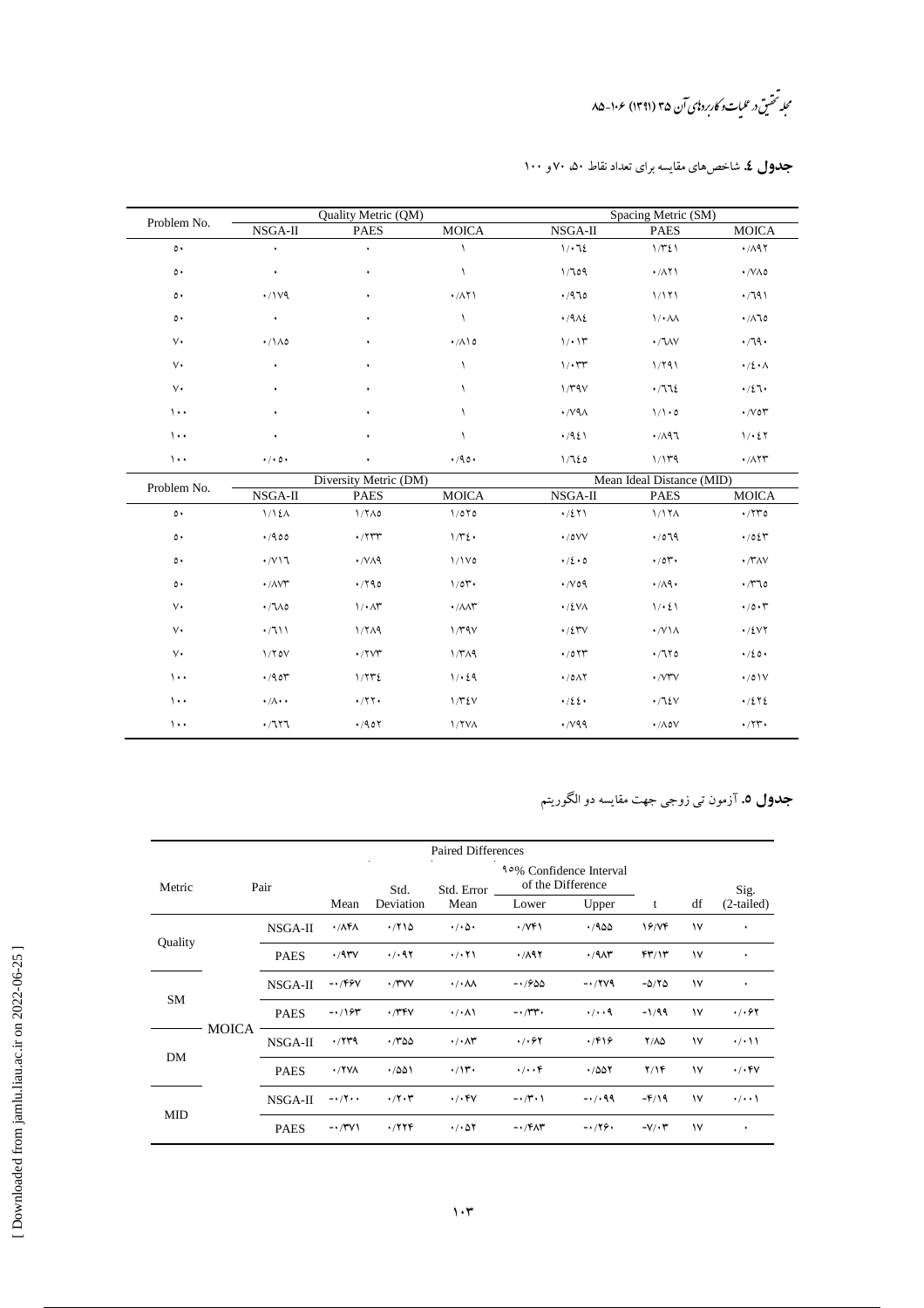دساری و بهمکاران، مسریایی *وسا*یل حمل و نقل جند رفه بازمان سرویس احتابی و تقاضای فازی تحت محدودیت **پ**ای تحرو زمانی

با توجه به سطوح معنیدار بودن آزمونهای تی زوجی و توجه به این که مقادیر همگی آنها کمتر از ۰/۰۵ میباشد، بنابراین می توان نتیجه گرفت که الگوریتم پیشنهادی در هر چهار شاخص اختلاف معنیداری با الگوریتم NSGA-II و الگوريتم PAES دارد. بنابراين از الگوريتم پيشنهادي مي توان با اطمينان بالا در ساير مسايل استفاده نمود. در نهایت تصویر جوابهای پارتو برای چهار عدد از مسایل با کیفیت ۱ در شکل ۶ نشان داده شدهاند.



**شکل ٦.** جوابهای یارتو برای چهار مساله نمونه

# ه نتىجە گېرى

در این مقاله مساله مسیریابی وسایل نقلیه با در نظر گرفتن پنجره زمانی و زمانهای احتمالی در نظر گرفته شد. مدل ریاضی چند هدفه آن ارایه شده و توسط یک الگوریتم فراابتکاری چندهدفه به اسم الگوریتم رقابت استعماری حل و با الگوریتم مقایسهای NSGA-II و الگوریتم PAES مقایسه شد. در ابتدا به دلیل غیر خطی بودن یکی از محدودیتها تلاش به خطی سازی آن از طریق تابع توزیع استاندارد نمودیم. پس از خطیسازی و به دلیل سخت بودن مساله مورد بررسی، از الگوریتم ترکیبی فراابتکاری رقابت استعماری چندهدفه جهت یافتن جوابهای پارتو استفاده شد و در نهایت عملکرد الگوریتم پیشنهادی با الگوریتم NSGA-II و الگوریتم PAES مورد مقایسه قرار گرفت. نتایج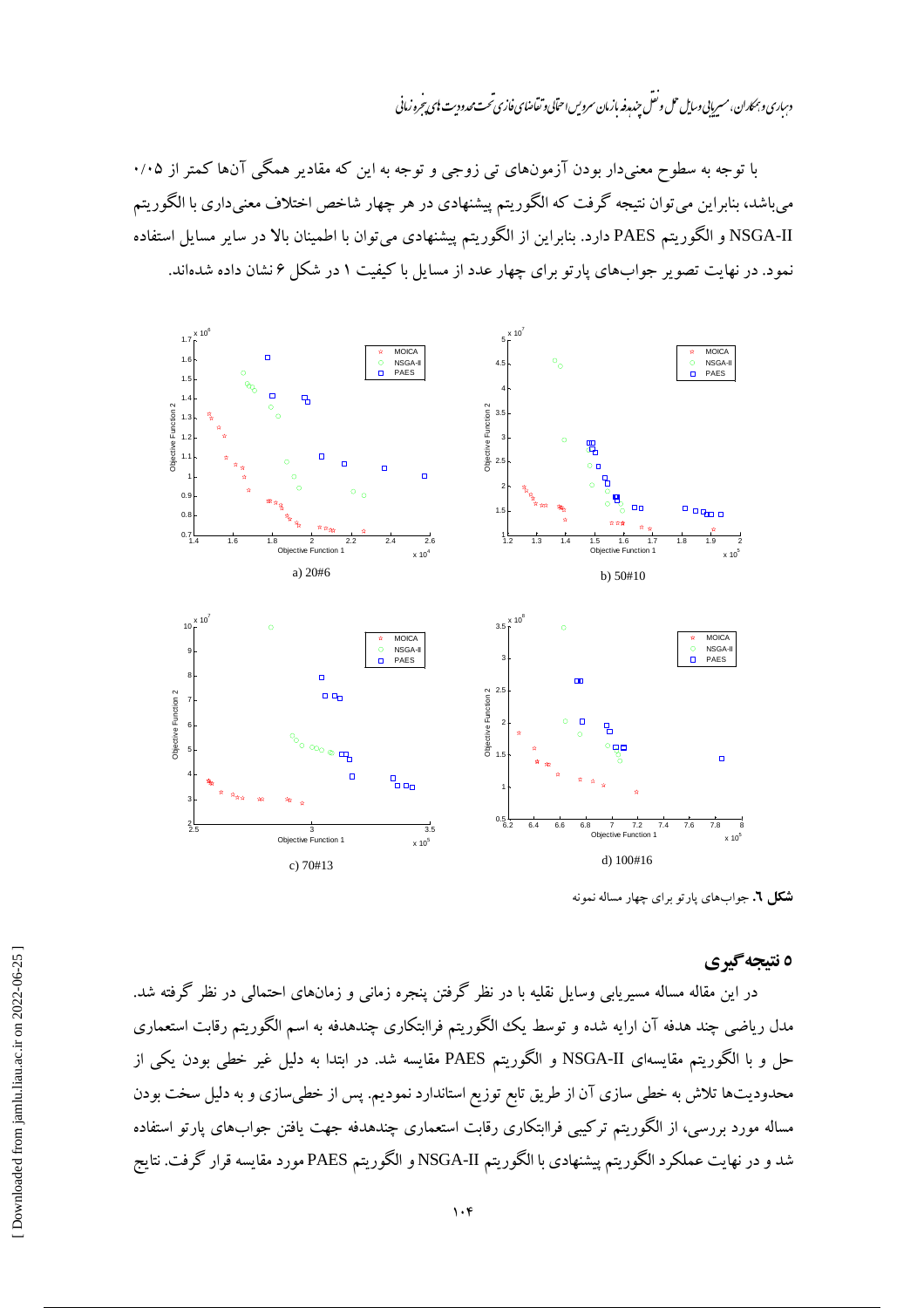مجله تحقيق در عليات وكاربرد إي آن ٣۵ (١٣٩١) ۱۰۶-۸۵

عملکرد بهتر الگوریتم رقابت استعماری را نشان داد. در ادامه نیز برای بالا بردن اعتبار نتایج از آزمون ت<sub>ی</sub> زوجی استفاده شد که نتیجه آن وجود اختلاف معنیدار بین دو الگوریتم تحت مقایسه بود. استفاده از سایر الگوریتمها و همچنین .<br>اعمال فرضيات جديد به مساله مي تواند جزء مطالعات آتي به خوانندگان پيشنهاد شود.

#### منابع

- [1] Ho, W., Ho, G. T. S., Ji, P., Lau, H. C. W., (2008). A hybrid genetic algorithm for the multi-depot vehicle routing problem. Engineering Applications of Artificial Intelligence, 21, 548–557.
- [2] Mester, D., Bräysy, O., Dullaert, W. (2007). A multi-parametric evaluation strategies algorithm for vehicle routing problems. Expert Systems with Applications, 32, 508–517.
- [3] Ren, Y., Dessouky, M., Ordo9ñez, F., (2010). The multi-shift vehicle routing problem with overtime. Computers and Operations Research, 37, 1987–1998.
- [4] Yu, B., Yang, Z. Z., Yao, B. Z., (2011). A hybrid algorithm for vehicle routing problem with time windows. Expert Systems with Applications, 38, 411–435.
- [5] Laporte, G., Louveaux, F., Mercure, H., (1992). The vehicle routing problem with stochastic travel times. Transportation Science; 26(3), 161–170.
- [6] Van Woensel, T., Kerbache, L., Peremans, H., Vandaele, N., (2008). Vehicle routing with dynamic travel times: a queueing approach. European Journal of Operational Research; 186(3), 990–1007.
- [7] Ando, N., Taniguchi, E., (2006). Travel time reliability in vehicle routing and scheduling with time windows. Networks and Spatial Economics; 6, 293–311.
- [8] Russell, R. A., Urban, T. L., (2008). Vehicle routing with soft time windows and Erlang travel times. Journal of the Operational Research Society; 59, 1220–1228.
- [9] Li, X., Tian, P., Leung, S., (2010). Vehicle routing problems with time windows and stochastic travel and service times: models and algorithm. International Journal of Production Economics, 125, 137–45.
- [10] Tas, D., Dellaert, N., Woensel, T., Kok, T., (2013). Vehicle routing problem with stochastic travel times including soft time windows and service costs. Computers & Operations Research, 40: 214– 224
- [11] Xie, B., (2003). Research on stochastic vehicle routing problems. Ph.D. thesis, Xinan Jiaotong University, China.
- [12] Shao, Z., Gao, S., Wang, S., (2009). A hybrid particle swarm optimization algorithm for vehicle routing problem with stochastic travel time. Fuzzy information and engineering, Berlin/Heidelberg: Springer; 54, 566–574.
- [13] Azi, N., Gendreau, M., Potvin, J., (2007). An exact algorithm for a single-vehicle routing problem with time windows and multiple routes. European Journal of Operational Research, 178, 755-766.
- [14] Thangiah, S., Nygard, R. K., Juell, P., (1991). GIDEON: A Genetic Algorithm System for Vehicle Routing Problems with Time Windows. Proceedings of the Seventh IEEE Conference on Artificial Intelligence Applications, Miami, Florida, 322-328.
- [15] Mingozzi, A., Giorgi, S., Baldacci, R., (1999). An Exact Method for the Vehicle Routing Problem with Back hauls" Transportation Science, 33, 315-329.
- [16] Thangiah, S., Potvin, J., Sun, T., (1996). Heuristic Approaches to vehicle Routing with Backhauls and Time Winsows" International jounal of Computers and operations Research; 23(11), 1043-1057.
- [17] Zadeh, L. A., (1965). Fuzzy sets. Information and Control, 8, 338–353.
- [18] Wang, H. F., Wen, Y. P., (2004). Time-constrained Chinese postman problems. Computer and Mathematical Application, 44, 375-387.
- [19] Teodorovich, D., Pavkovickm, G., (1992). A simulated annealing technique approach to the vehicle routing problem in the case of the stochastic. Transportation Planning and Technology, 16(4), 261– 273.
- [20] Lai, K. K., Liu, B., Peng, J., (2003). Vehicle routing problem with fuzzy travel times and its genetic algorithm. Technical Report.
- [21] Zheng, Y., Liu, B., (2006). Fuzzy vehicle routing model with credibility measure and its hybrid intelligent algorithm. Appl. Math. Comput, 176(2), 673–683.